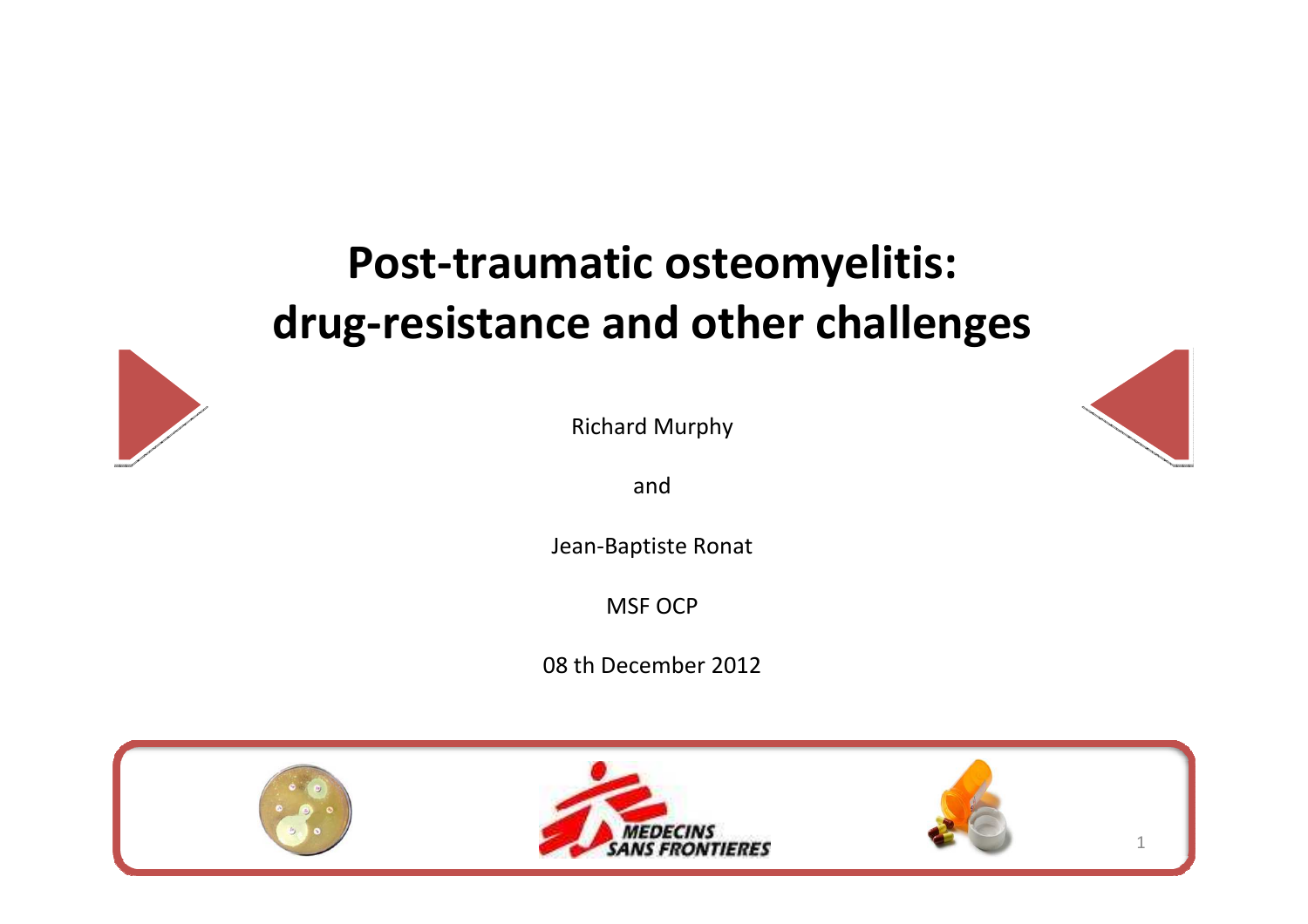# Post-traumatic chronic osteomyelitis (COM) in poor & conflict-affected regions

- - Post-traumatic chronic osteomyelitis (COM) is typically an indolent disease characterized by presence of necrotic bone
- - Most commonly it is encountered in contexts with a high trauma burden (eg RTAs, violence) and inadequate surgical services.



Nigeria: Trends in road traffic deaths

Global status report on road safety: Economic costs are high. time for action. Geneva, WHO, 2009

**Post-traumatic COM can be difficult to cure; it disables and stigmatizes far more than it kills.** 

## **Common endpoints are:**

- **- Long-term disability**
- **- Amputation**

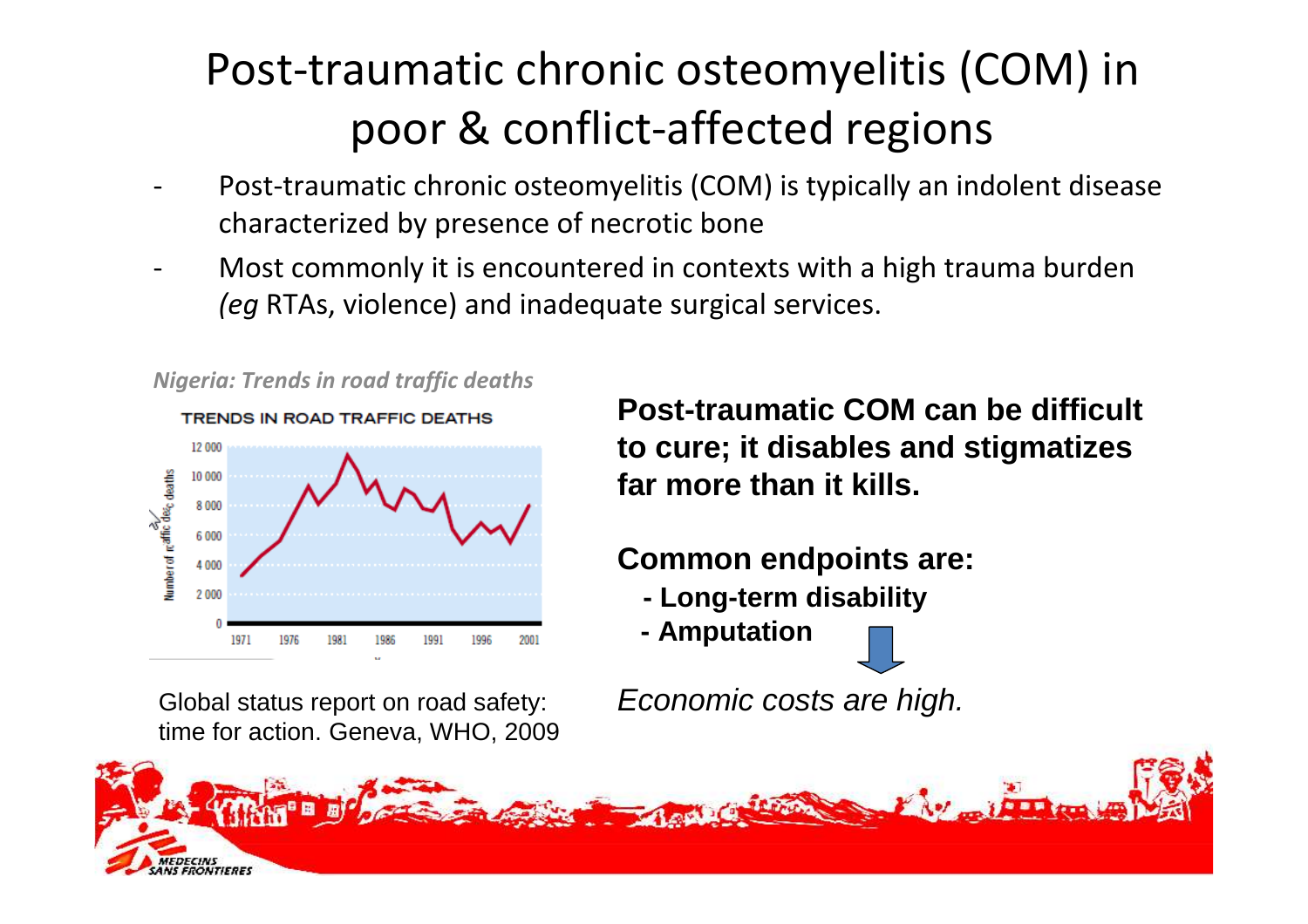# Post-traumatic chronic osteomyelitis:an emerging neglected disease?

"Neglected tropical diseases are a group of chronic, disabling, and disfiguring conditions that occur most commonly in the setting of extreme poverty, especially among the rural poor and some disadvantaged urban populations."

Hotez PJ, Kamath A (2009) Neglected Tropical Diseases in Sub-Saharan Africa: Review of Their Prevalence, Distribution, and Disease Burden. PLoS Negl Trop Dis 3(8): e412.

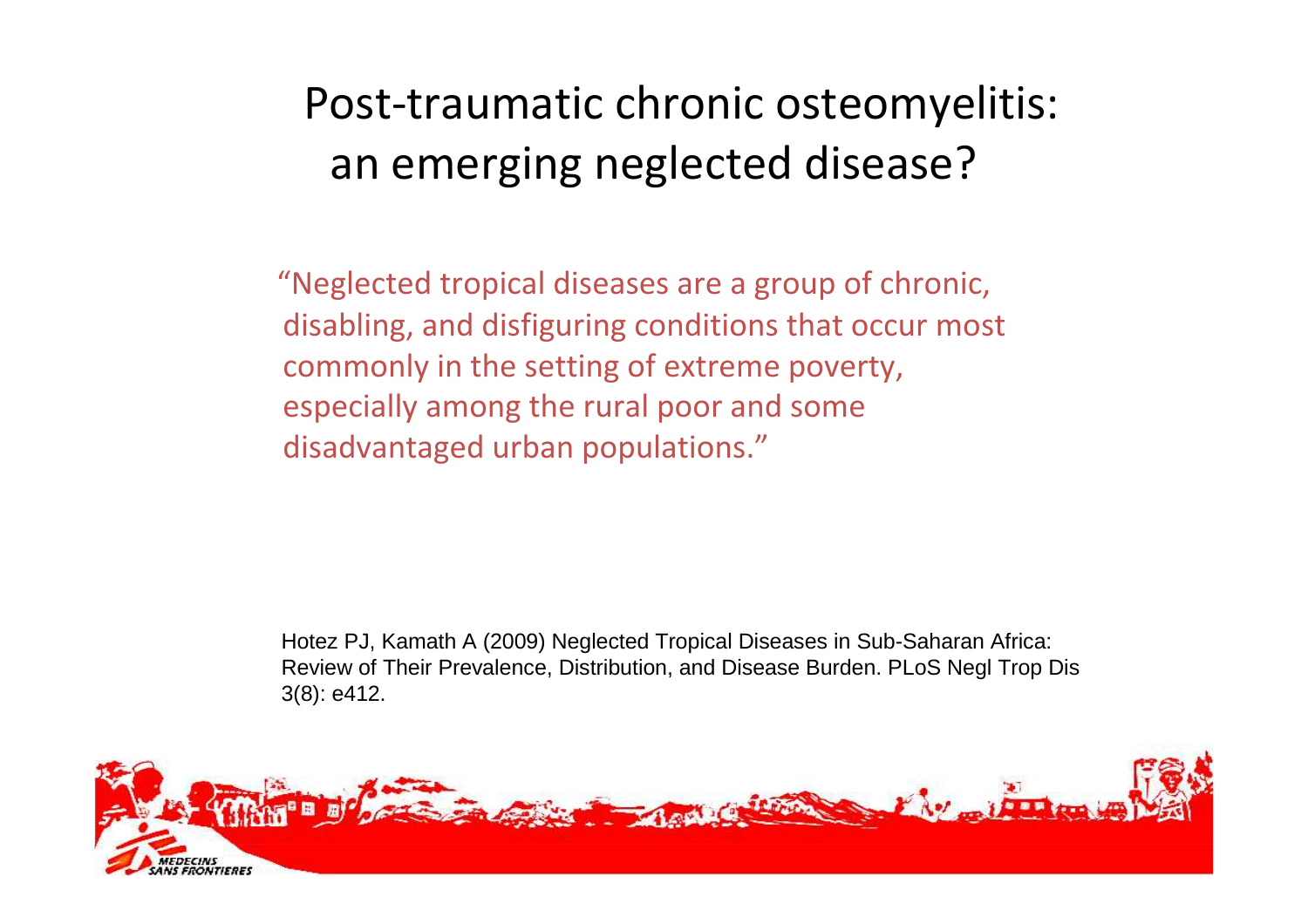## A word on link between war injury and post-traumatic chronic osteomyelitis…

### Contamination and soft-tissue trauma

(1) War-related extremity injury commonly results in both contamination with environmental debris & severe soft tissue injury

### Conflict disrupts health care services

(2) Conflict is linked to reduced access to health service, lower levels of hygiene in structures, disruptions in HR and access to supplies

### Association between war injury and drug-resistant organisms

- (3) Colonization followed by infection with drug-resistant, particularly gramnegative organisms, documented in conflict-affected settings.
	- These resistant organisms are probably acquired in heath care structures.

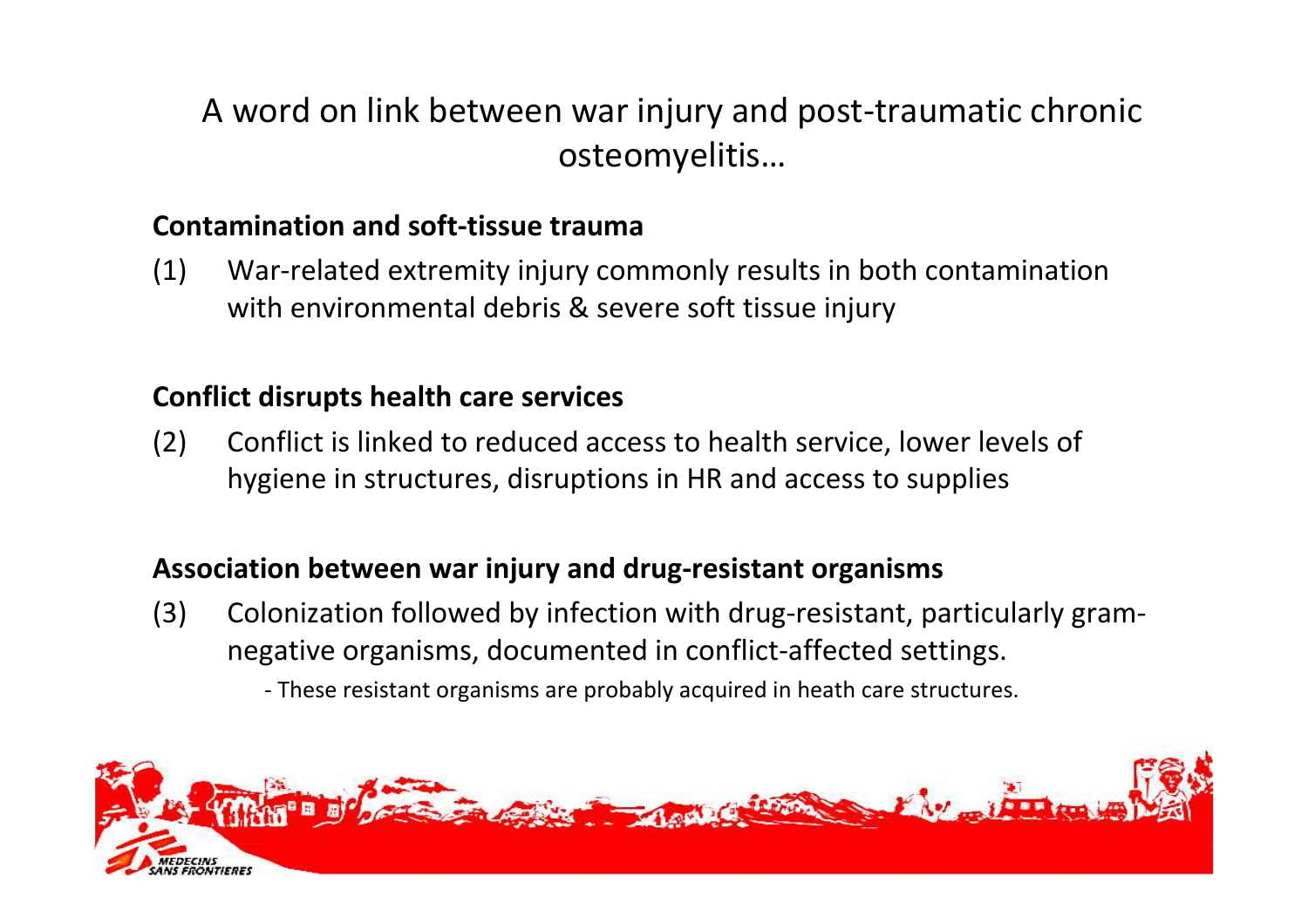## Prevention easier than cure

### Reducing frequency of COM after open fracture possible with:

- $\overline{\phantom{a}}$ Early debridement and wash-out after injury
- -Prophylactic antibiotics
- -External fixation
- -Soft tissue coverage (envelope for healing, may deter infection)

### Once established, post-traumatic COM can be difficult to cure:

- - The standard treatment tools widely available for COM in resource-rich settings are not widely available in poor and conflict-affected settings
- - MSF approach:
	- - Extensive surgical debridement with removal of all necrotic soft tissue and bone (bone clearance margin of  $\geq$ 5 mm)
	- - Pathogen-targeted antibiotic therapy up to 12 weeks after definitive debridement
	- -Reconstructive surgery in some contexts (eg Amman)

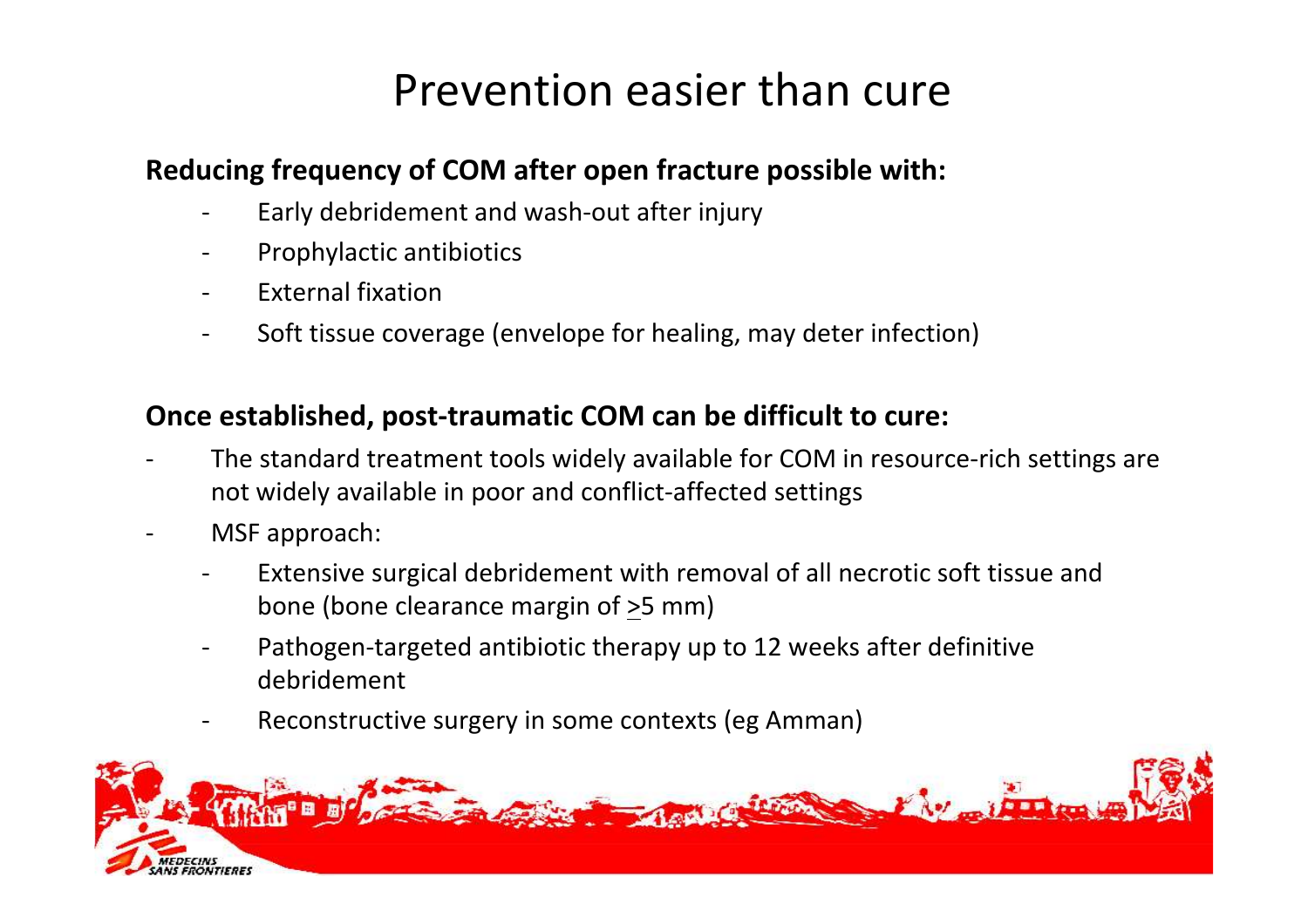# Christopher M.

- A patient history -

Two years earlier, while on a motorcycle, Christopher M. – a 33-yearold oil worker – experienced a traffic accident in which he suffered a severe open (Gustillo grade III) tibial fracture.

At the time of the fracture, he had received early wound debridement, antibiotic prophylaxis and external fracture fixation. During the first hospitalization he underwent placement of a muscle flap and skin graft.

Several months after the trauma, he achieved union of the fracture but developed swelling over his anterior tibia and three sinus tracts.

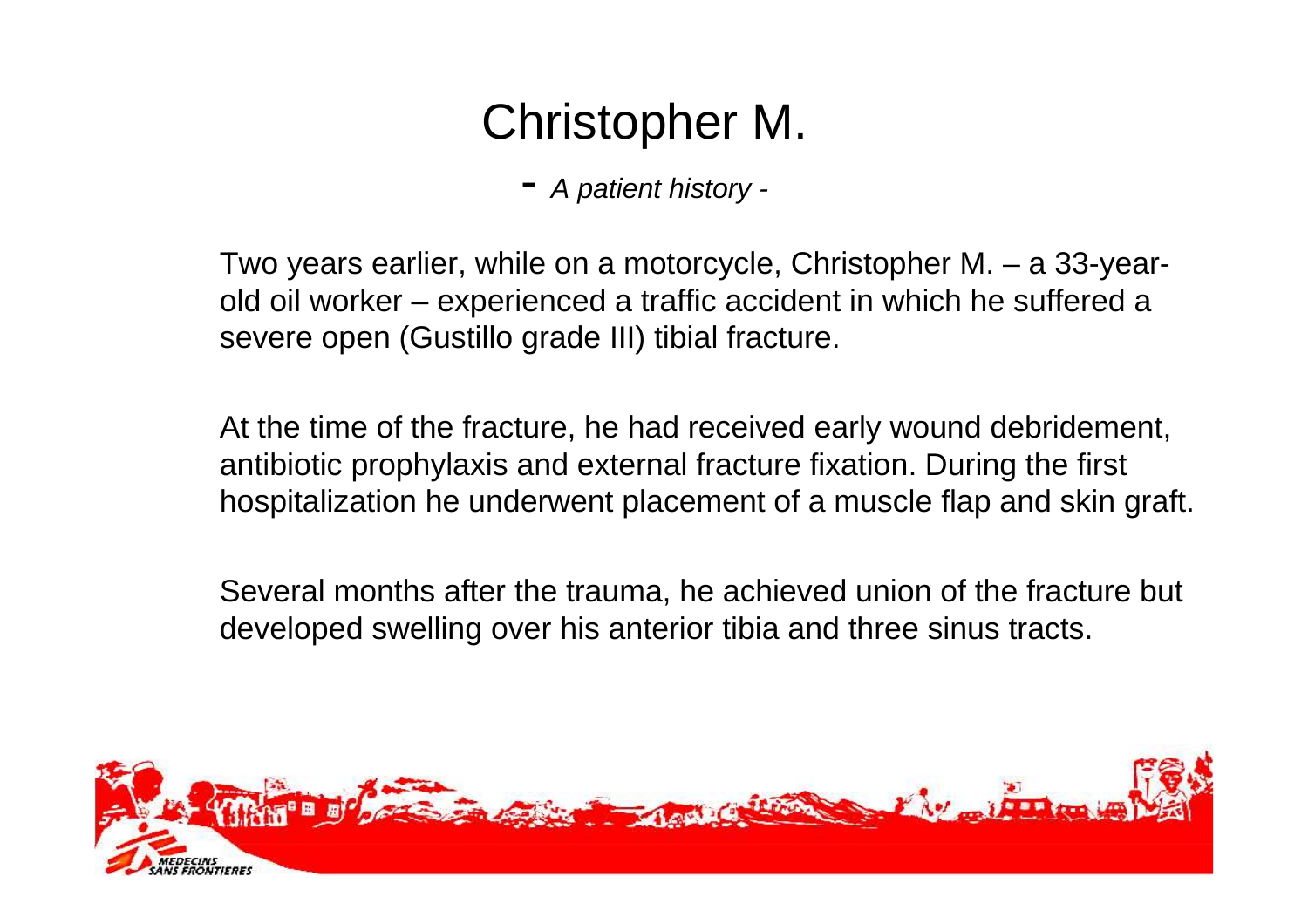## Challenges in the fieldExtent of debridement

### Long-term antibiotics initiated in some patients without complete debridement of dead bone (eg debulking).

- – Reluctance to create large bone defects or fracture instability
	- • Large bone defects require reconstructive surgery (prolonged treatment & significant morbidity).
- Infrequent use of amputation (social, economic, cultural, reasons)
- –Belief that there is little risk linked with long-term antibiotics  $\rightarrow$  temptation to "give antibiotics a try" "give antibiotics a try."
	- • Exposes patients to toxicities of long-term antibiotics with little chance of cure
		- –Renal failure
		- Bone marrow suppression
		- Drug allergy

## - The likelihood of cure is low when a complete debridement not performed -

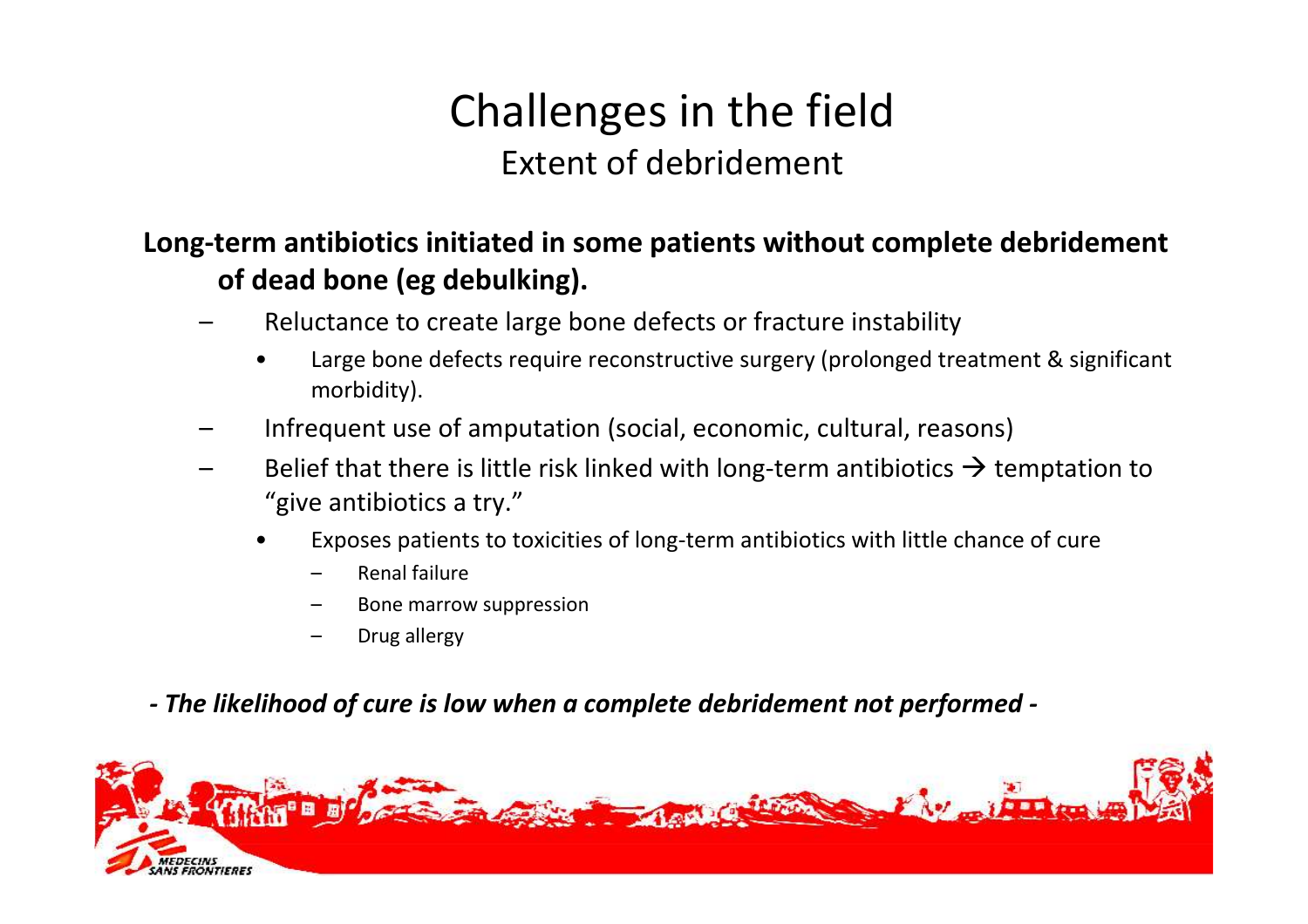## Extent of resection & long-term outcome in COM

Simpson *et.al.* (2001) evaluated 3 surgical strategies for COM (N=50):

- 1) Wide resection, with a bone clearance margin of  $\geq$ 5 mm
- 2) Marginal resection, with a clearance margin of <5 mm;
- 3) Intralesional biopsy, with only debulking of the infected area.

- All patients antibiotics IV for 6 weeks + PO for a further 6 weeks -

#### **Outcomes:**

**EDECINS<br>IS FRONTIERES** 

Group  $1 = 5$ mm: No recurrence (0%)

Group  $2 =$  <5mm / marginal 8 of 29 (28%) recurrence.

Group 3 = Debulking<u>All</u> had a recurrence (100%) within 1 year of surgery.

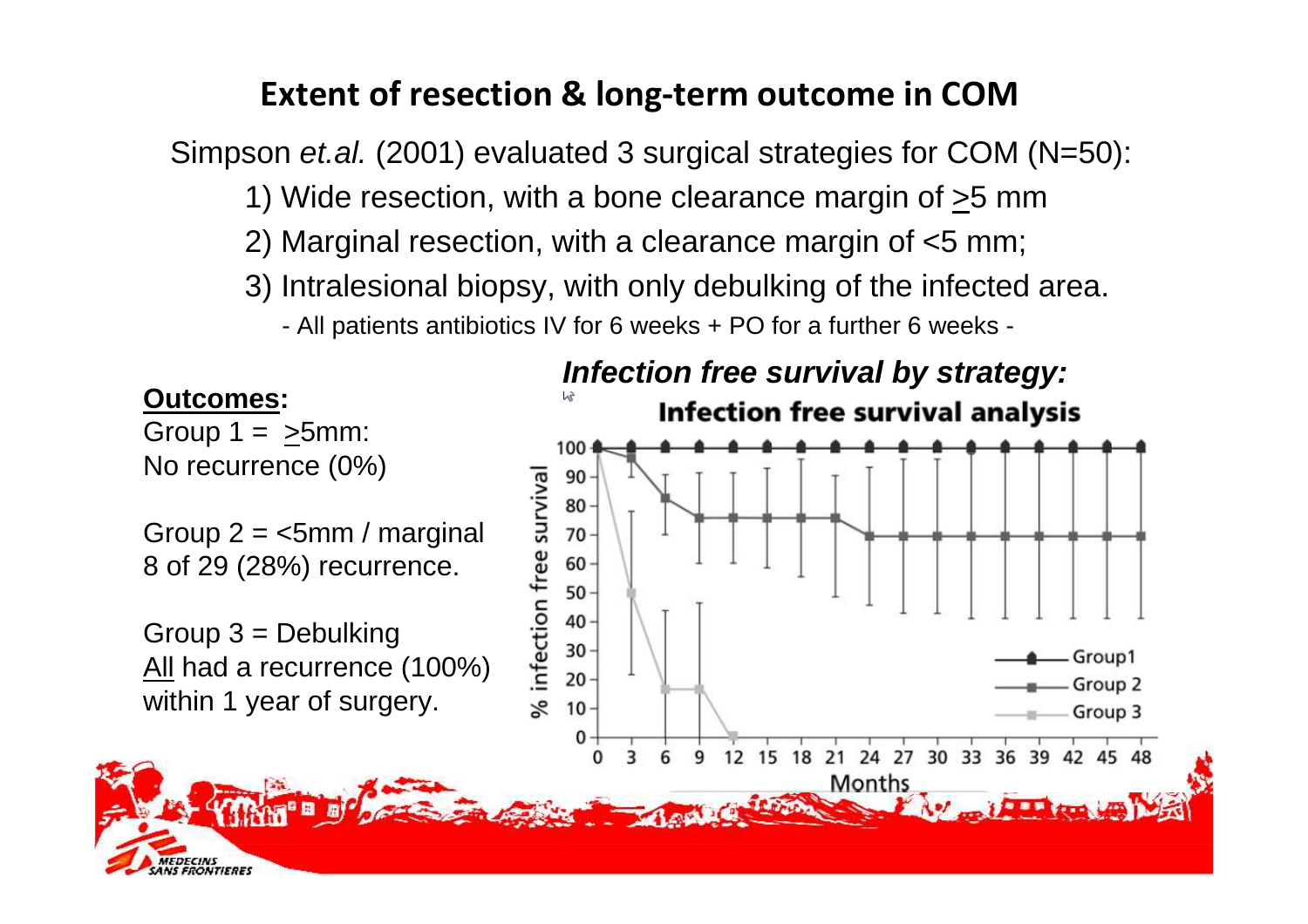# Chris M. A patient history

**History of present illness:** 

He underwent surgical debridement, with excision of dead bone and sinus tracts and intraoperative cultures revealed Pseudomonas aeruginosa with resistance to several antibiotic classes.

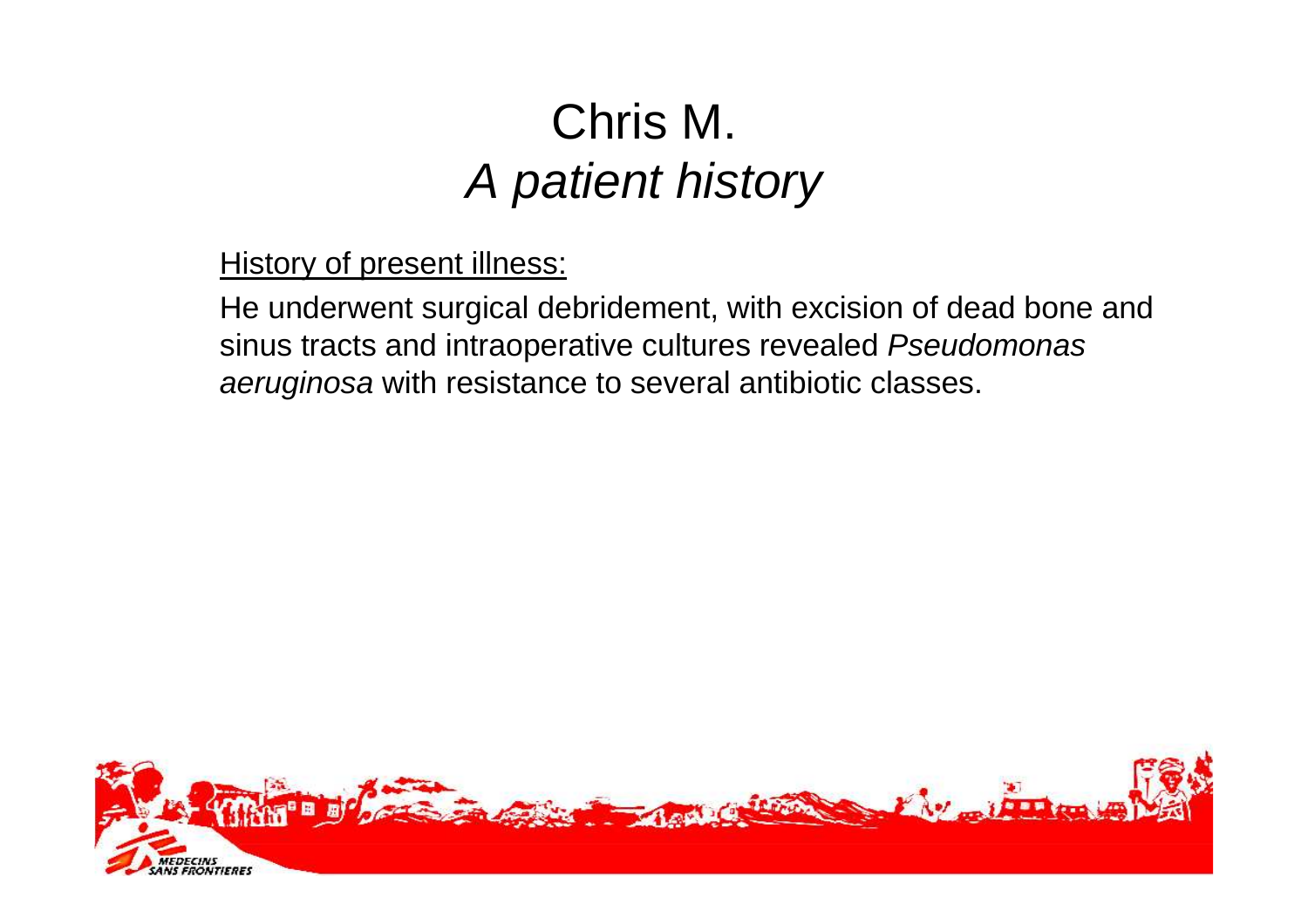

# **MSF approach to microbiology investigations**

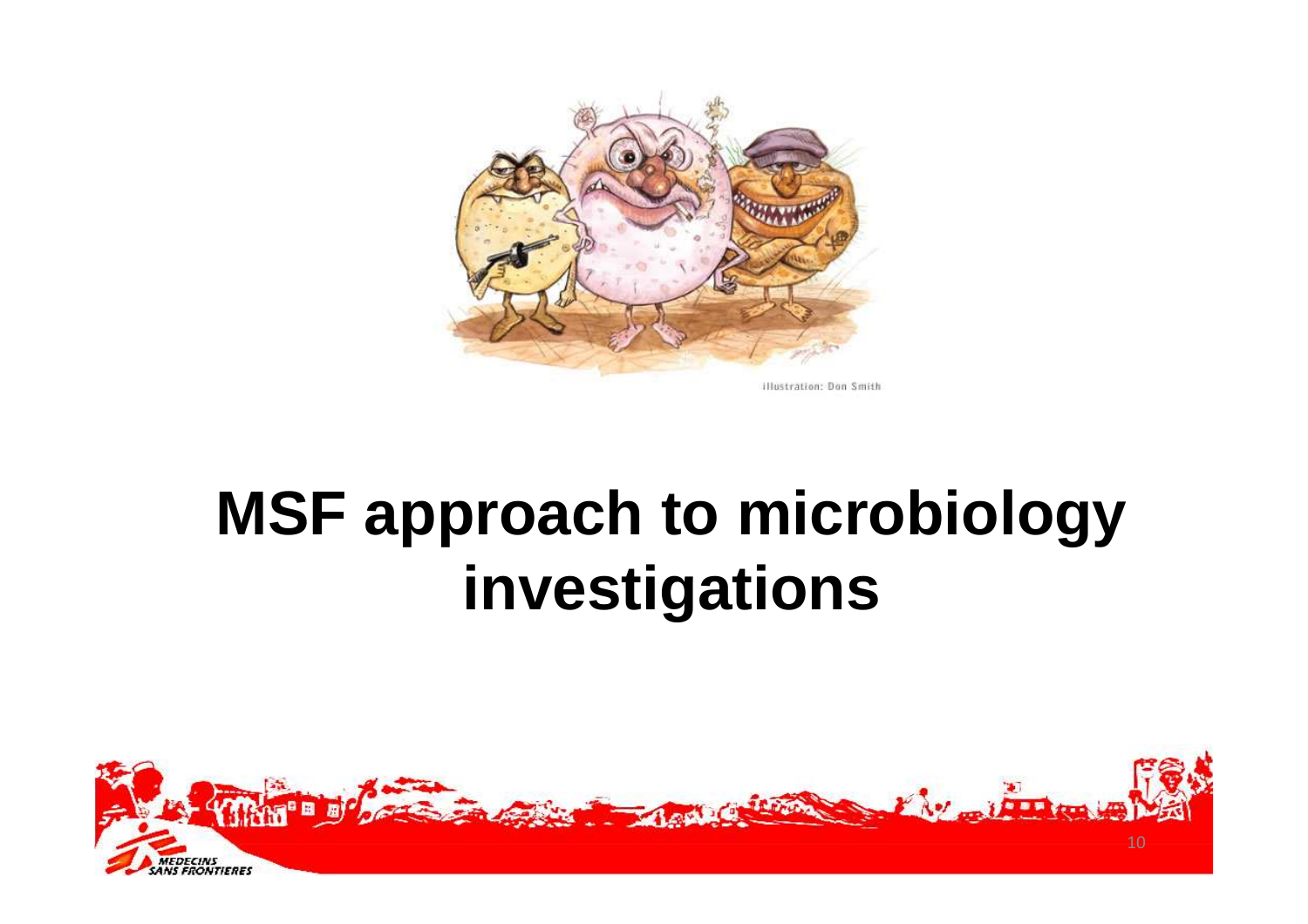Identification of bacterial infection in bone and joint and determining the activity of antibiotics on bacteria = **vital** to the establishment of an **optimal therapeutic strategy**

- □ Adapted validation of microbiology laboratory setup in resource-poor context
- □ Specimen collection policy
- **□** Antibiotic resistance surveillance

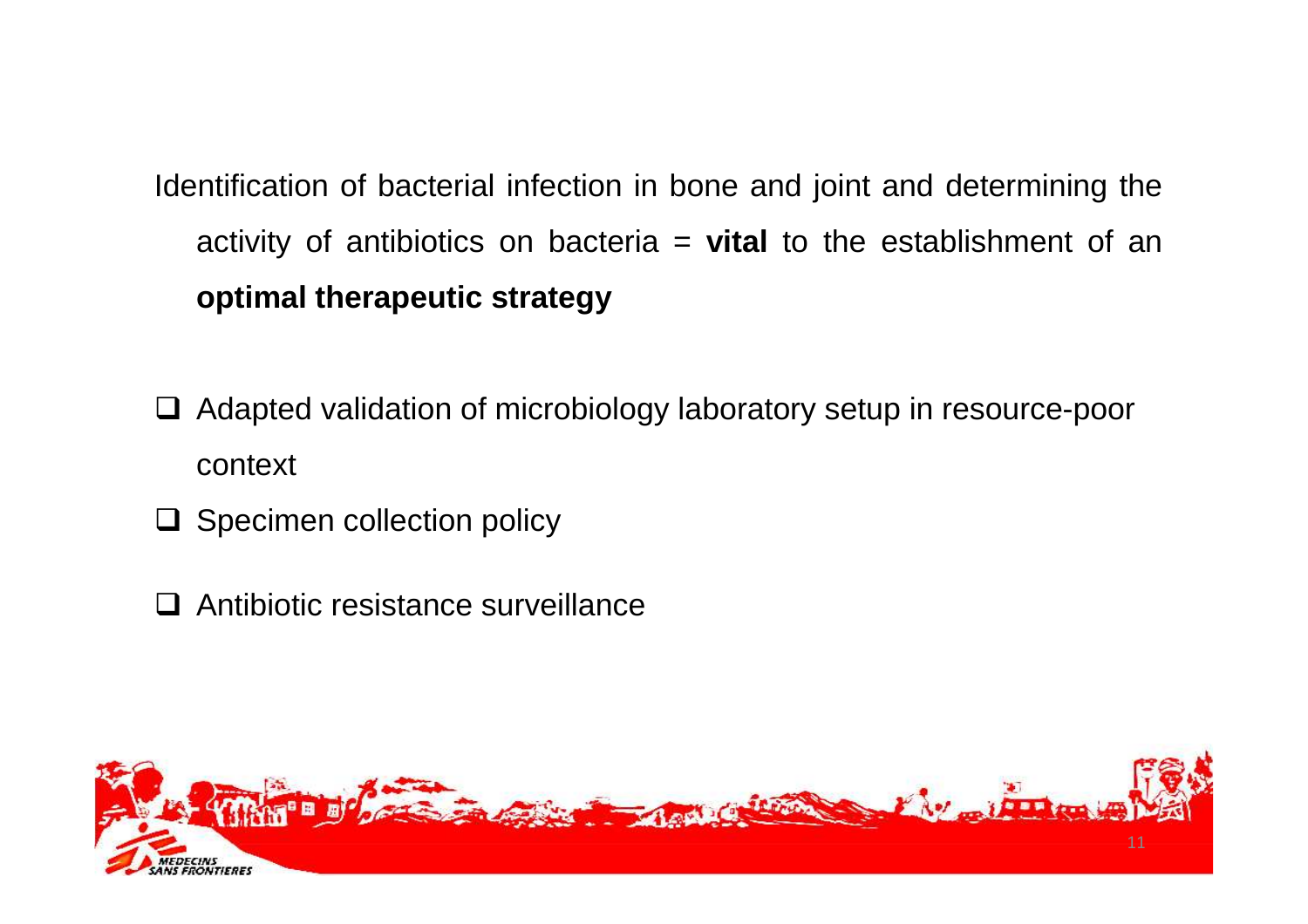## Validating microbiology laboratory setup

|      | <b>MSF</b>                           | <b>Public</b>                  | <b>Private</b>                      |
|------|--------------------------------------|--------------------------------|-------------------------------------|
| Cons | Difficult to implement but not       | Quality of analysis (varies by | Proper assessment (tools, time,)    |
|      | impossible                           | country)                       | Memorandum of Understanding         |
|      | Human resources shortage             | Quality of reagent             |                                     |
|      | Long training                        | Quality control are rare       |                                     |
|      | Cost                                 | Delay of results               |                                     |
|      |                                      | Difficulty of partnership      |                                     |
| Pros | <b>Standard Operating Procedures</b> | Support on capacity building   | Quality of results                  |
|      | (SOP)                                |                                | <b>SOP</b>                          |
|      | Quality of reagent                   |                                | Partnership and follow-up           |
|      | Type of reagents (Kit, home          |                                | Cost                                |
|      | made,                                |                                | Quality control and Insurance       |
|      | Quality insurance and control        |                                | <b>Guideline for Antibiotic</b>     |
|      | Reliability of analysis              |                                | <b>Susceptibility Testing (AST)</b> |
|      |                                      |                                | interpretation                      |

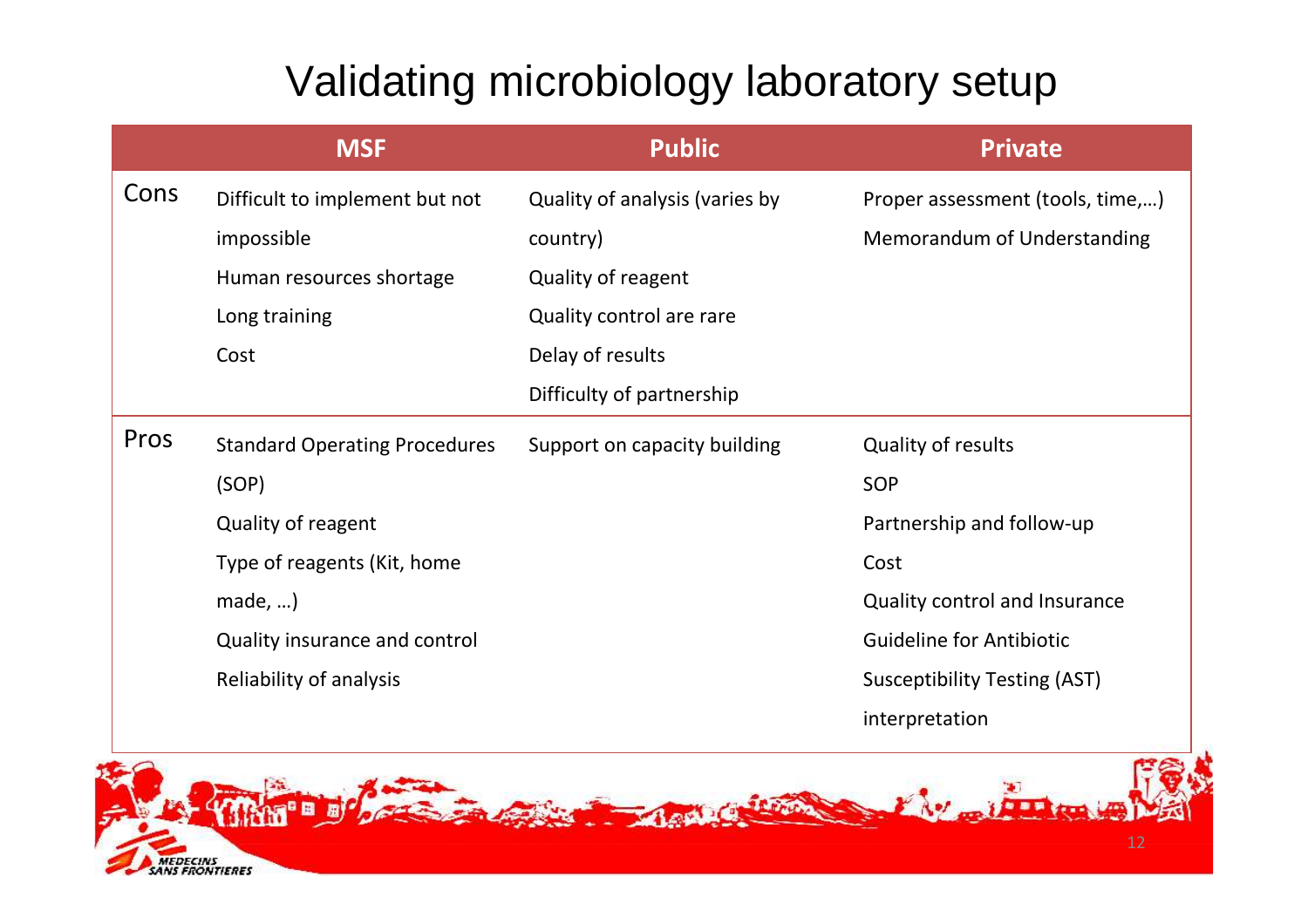## Specimens collection and transport policy

# - **Collection:**

- Swabbing of the orifice of a fistula had **no diagnosis interest**
- Deep sampling, per operative with different instruments
- **3-5** samples from suspected infected site
- Metaphyseal bone puncture, abscesses or sub-periosteal biopsy performed at the capsule, necrotic tissue, products of curettage
	- = **Solid samples**
- **No swab samples**
- Sample containers not sterile outside handle by OT assistant

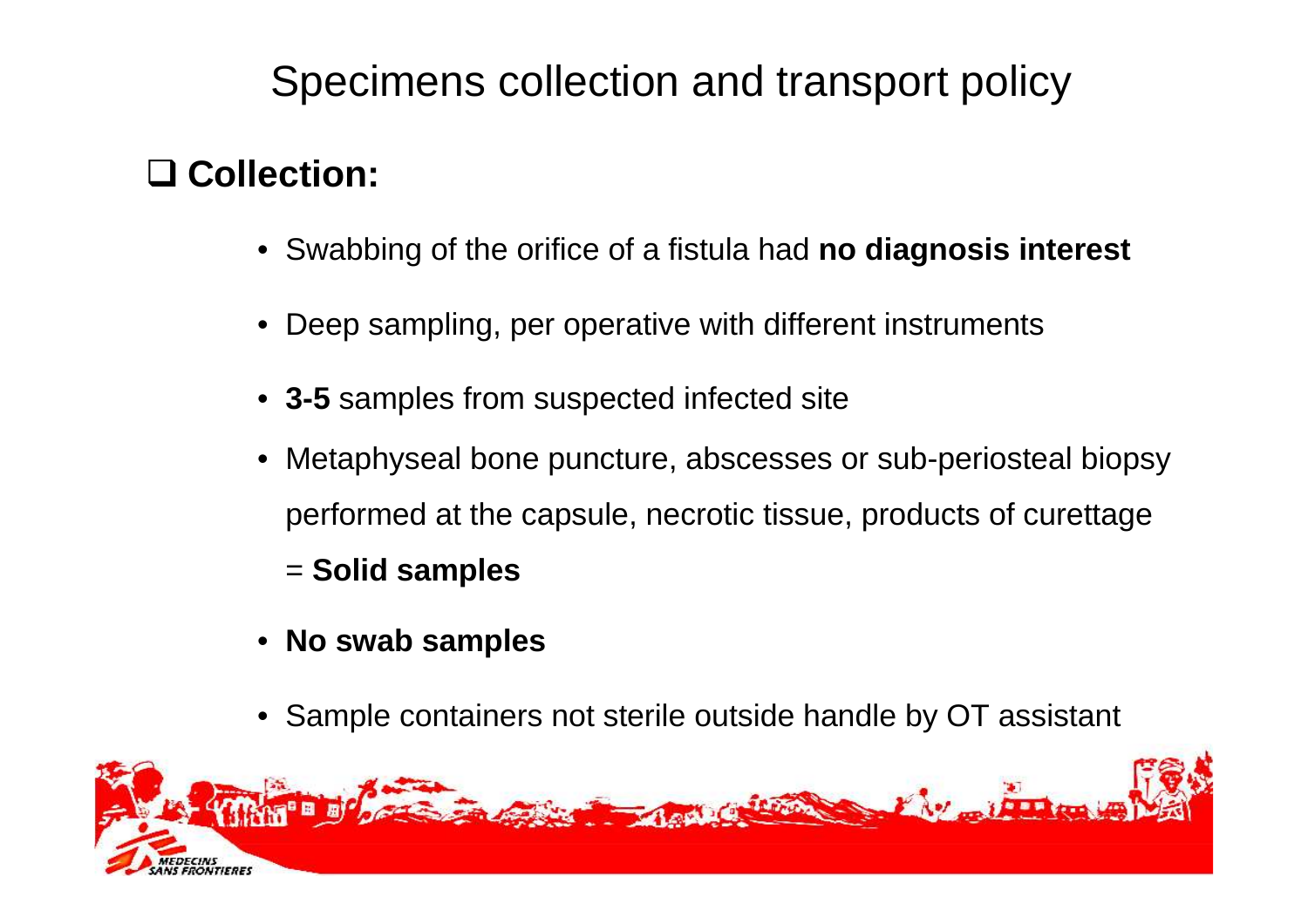## Specimens collection and transport policy

- **Transport = depend on delay to laboratory**

• **< 12 hours** = dry sterile

container; cold chain

- **> 12 H to 48 H** = Transport media (Portagerm), room  $\mathbb C$
- **> 48 hours** = Broth tubes

EDECINS<br>IS FRONTIERES

(Brain-Heart infusion), room  $\mathbb C$ 

 $3\overline{CD}$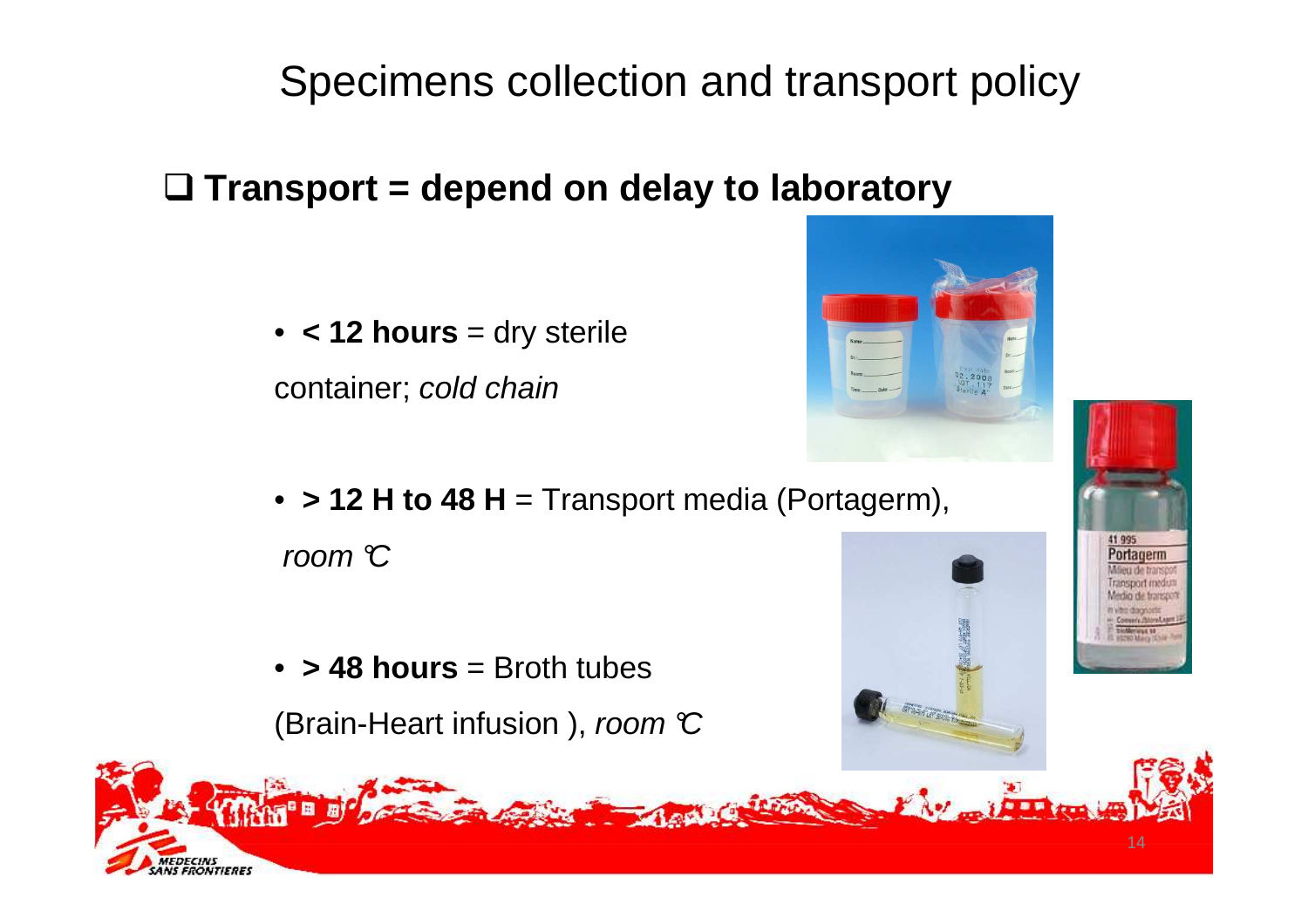## Antibiotic resistance surveillance

 $\Box$  Implementation of WHONET analytical database for Antibiotic Susceptibility (AS) pattern follow up and analysis

- •Sulaimania (Irak); 2008
- •Amman, Gaza; 2009
- •Port Harcourt; 2011
- •Haiti; 2012
- **□** Critical benefits of WHONET in middle east:
	- • Allow us to proposed rational empirical antibiotic therapies forpatients with burn sepsis in Kurdistan
	- $\bullet$ Allow us to identify critical local antibiotic needs/gaps
- **□ Trends in drug-resistance became clear**

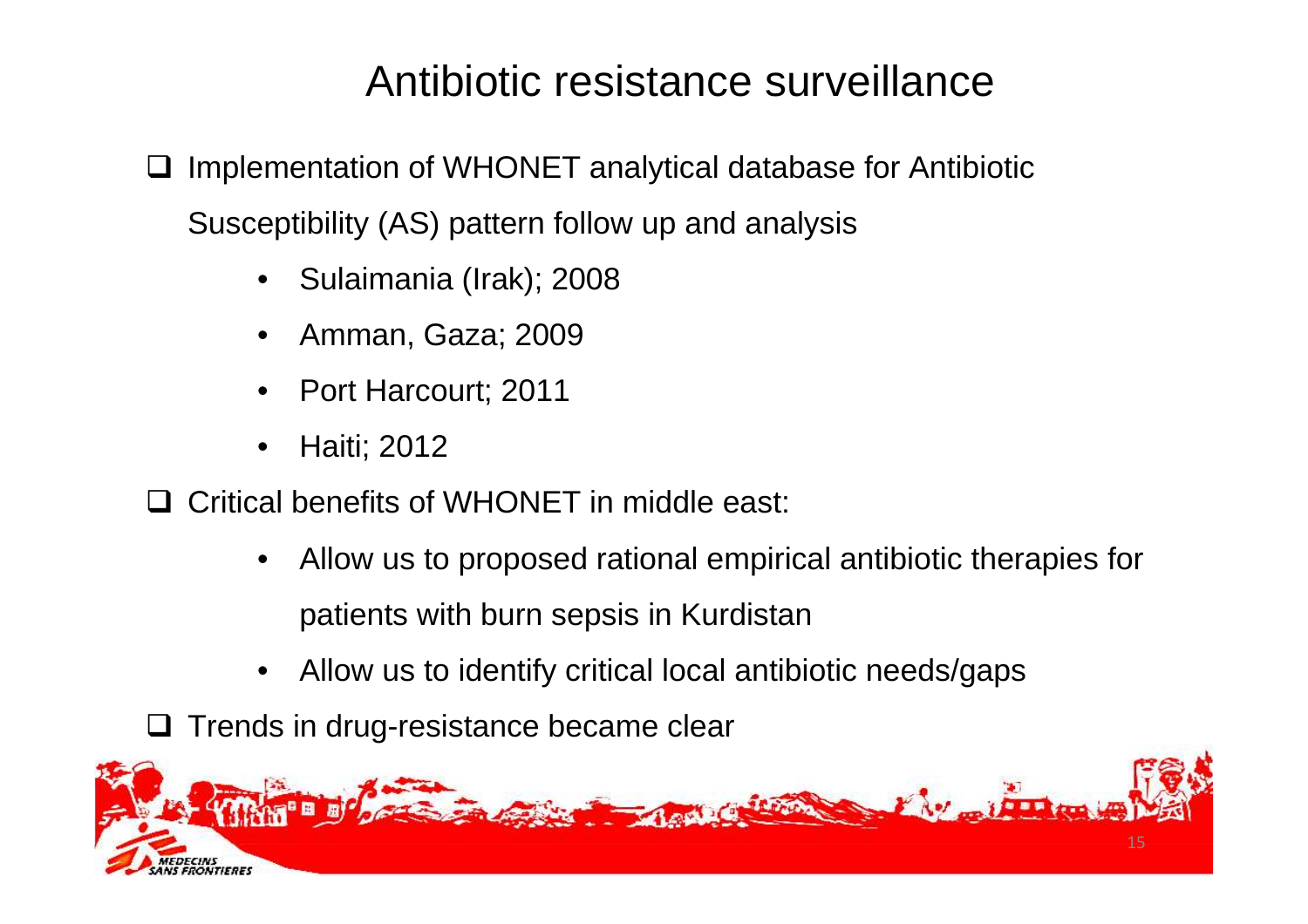

# Epidemiology of infection and antibiotic resistance in MSF orthopedic projects

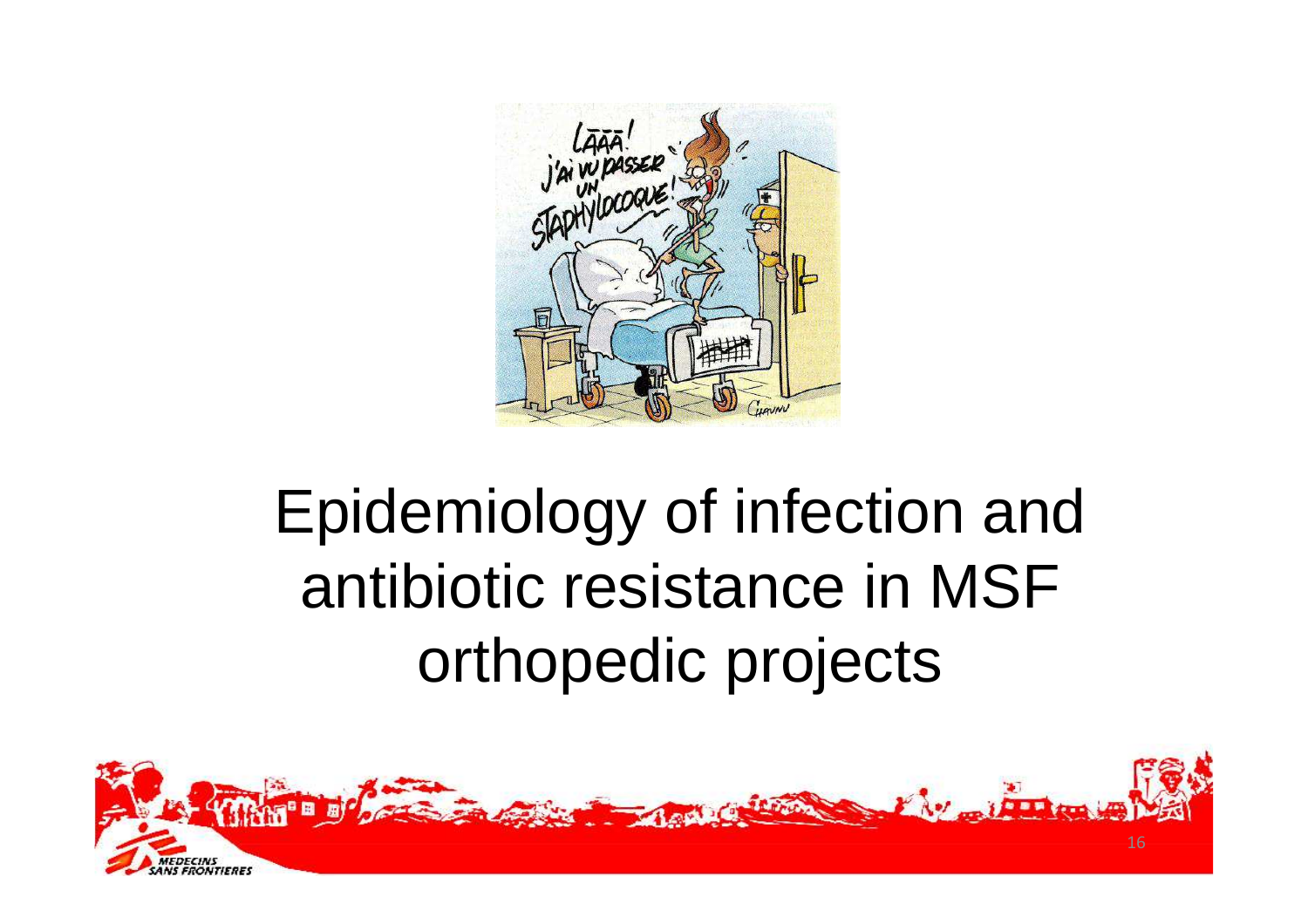## Results : Baseline characteristics

|                                        | <b>Theme</b> | <b>Drouillard</b> | Amman |
|----------------------------------------|--------------|-------------------|-------|
| Patients with infection (N)            | 84           | 44                | 142   |
| males $(\%)$                           | 71           | N/A               | 88    |
| age median (years)                     | 32           | N/A               | 35    |
| Foreign body at time of surgery<br>(%) |              |                   |       |
| External fixator                       | 20           | N/A               | 35    |
| internal fixator                       | 6            | N/A               | 13    |
| none                                   | 74           | N/A               | 52    |
| Average surgery before                 | N/A          | N/A               | 6     |

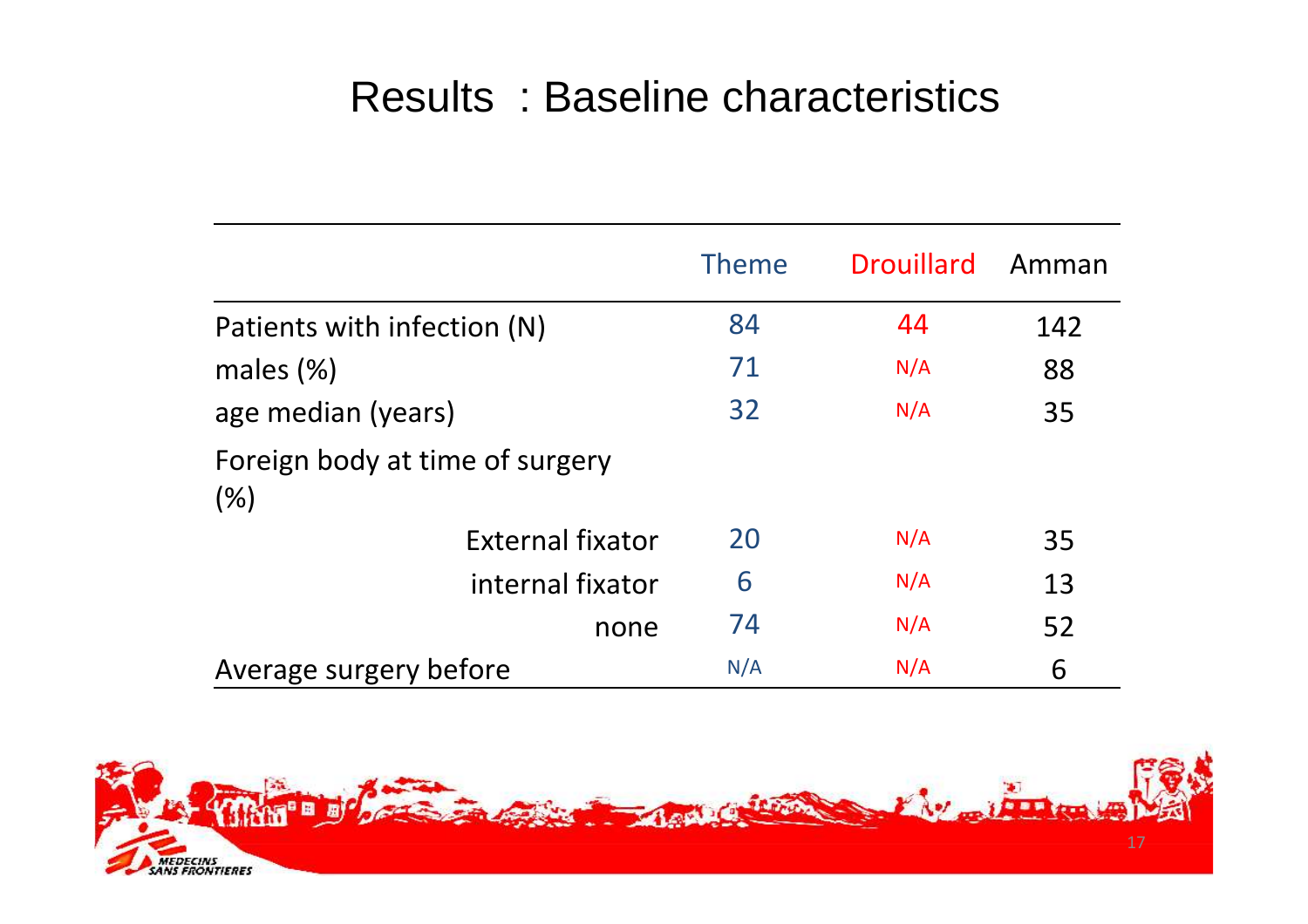## Results : Antibiotic resistance

|                       |    | Nb° patient tested CLI %R OXA %R VAN %R RIF %R TCY %R |  |                          |  |  |  |  |
|-----------------------|----|-------------------------------------------------------|--|--------------------------|--|--|--|--|
|                       |    | Theme Drouillard T D T D T D T D T D                  |  |                          |  |  |  |  |
| Staphylococcus aureus | 47 | 29.                                                   |  | 12 0 17 0 1 0 8 92 23 75 |  |  |  |  |

CLI : Clindamycin , OXA: Oxacilin , VAN: Vancomycin , RIF : Rifampicin , TCY : Tetracyclin

|               |                | Nb <sup>o</sup> patient<br>tested |    | CAZ%R       |    | CIP %R       |    | <b>GEN %R</b> | SXT %R |                         |                | IPM %R   |
|---------------|----------------|-----------------------------------|----|-------------|----|--------------|----|---------------|--------|-------------------------|----------------|----------|
|               |                | D                                 |    | D           | T  | D            | T. | D             | $\top$ | D                       |                | D        |
| P. aeruginosa | 16             | 6                                 | 6  | 16          | 20 | 15           | 31 | 25            |        |                         | $\bf{0}$       | $\bf{0}$ |
| E. cloacae    | 11             | $\mathbf{0}$                      | 87 |             | 6  |              | 40 |               |        |                         | $\overline{0}$ |          |
| A. baumannii  | $\overline{0}$ | 5.                                |    | 60          |    | $\mathbf{0}$ |    | 33            |        |                         |                | $\bf{0}$ |
| E. coli       | - 10           | 4                                 | 65 | $\mathbf 0$ | 40 | $\bf{0}$     | 20 | $\bf{0}$      | N/A    | $\overline{\mathbf{0}}$ | $\bf{0}$       | $\bf{0}$ |

CAZ : Ceftazidim , CIP : Ciprofloxacin , GEN : Gentamycin , SXT : Cotrimoxazol , IPM : Imipenem

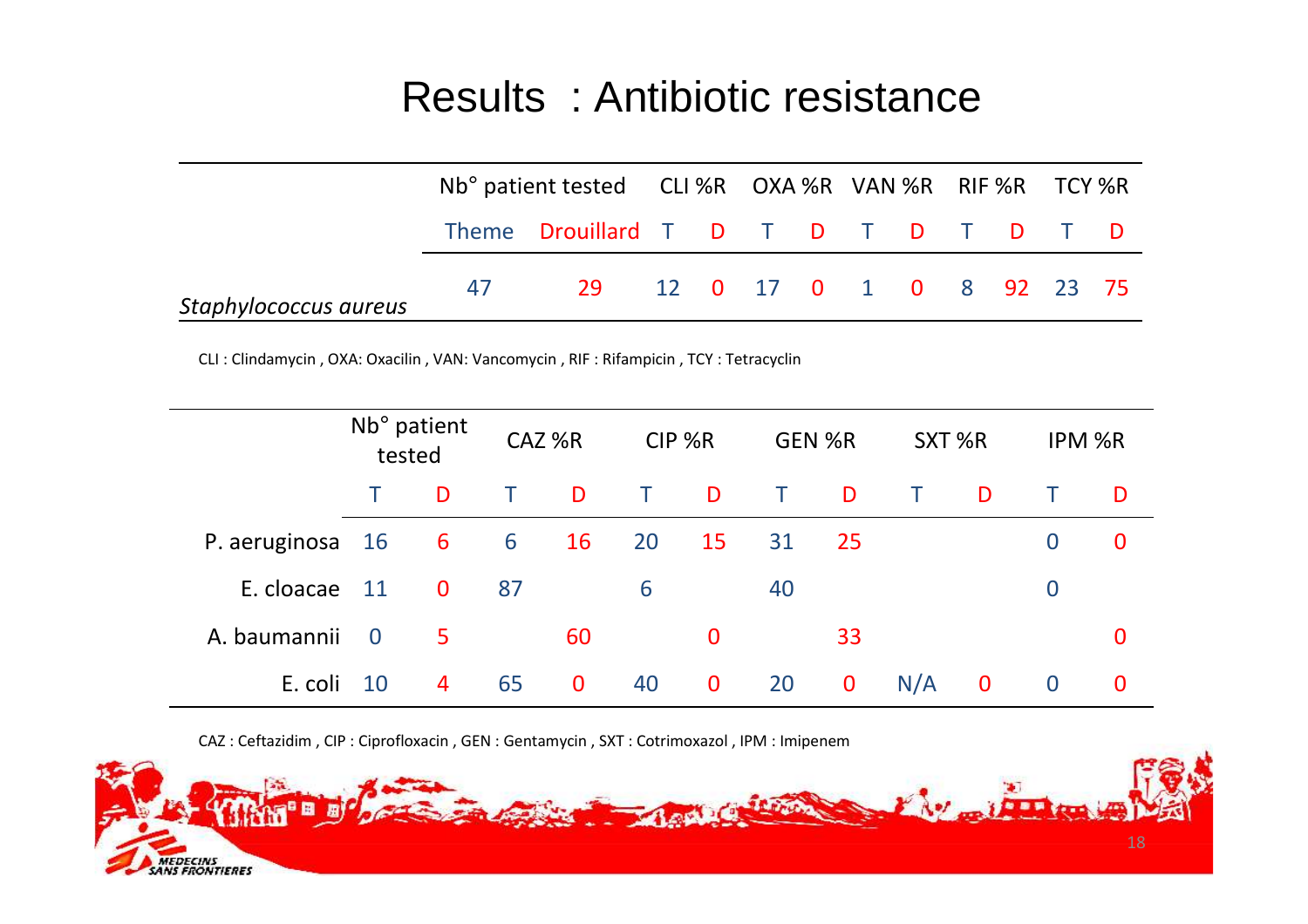## Results : Multi Drug Resistant

|                   | MRSA % | ESBL E% |
|-------------------|--------|---------|
| Amman             | 65     | 86      |
| <b>Theme</b>      | 17     | 65      |
| <b>Drouillard</b> | ' '    | 0       |

- $\bullet$ Predominance of Multi Drug Resistant bacteria in Irakee patient
- $\bullet$ Moderate MDR rate in Theme patients
- •No MDR in patient from Haiti

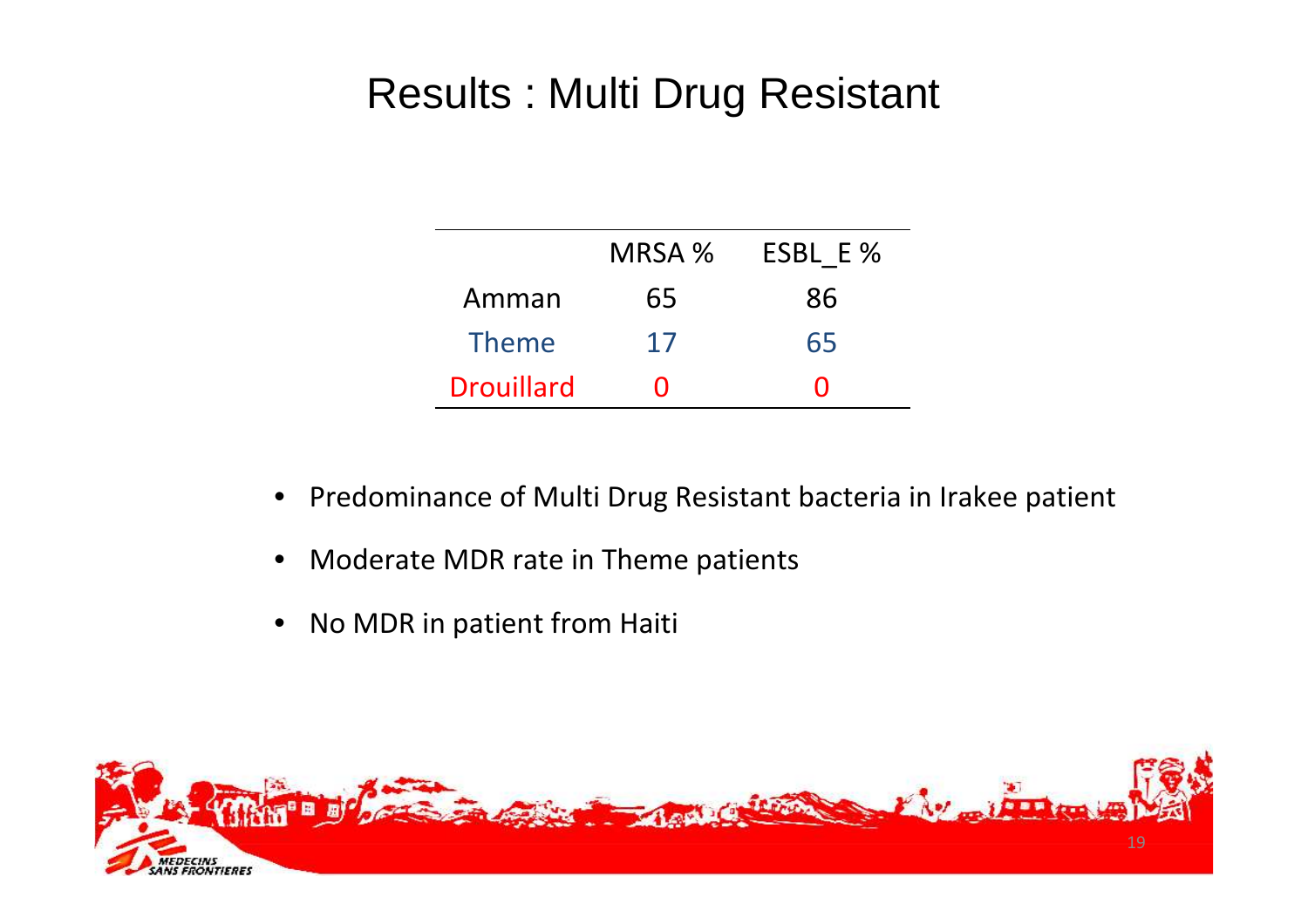## **Discussion**

**□ Etiology of germ similar to developed countries orthopedic centers** 

 $\Box$  High MDR rate Amman = poly-operated,  $\sim$  2 years time injury, over use of

ATB in all middle East<sup>1</sup>

□ Similar patients in Theme and Drouillard but different resistance pattern?

- • Nigeria = top country in Africa for ATB misused, counterfeiting, over prescription <sup>2</sup>.
- • $Haiti = difficulty$  of access to  $ATB$ , poverty, etc

**1) Murray, CK.** Epidemiology of infections associated with combat related iinjuries in Iraq and afghanistan. The journal of trauma Injury, infection and Critical care. 2008, Vol. 64, pp. 232-238**2) Okeke IN, Lamikanra A, Edelman R.** Socioeconomic and behavioral factors leading to acquired bacterial resistance to antibiotics in developing countries. Emerg Infect Dis. 1999, Vol. 5, 1, pp. 18-27.

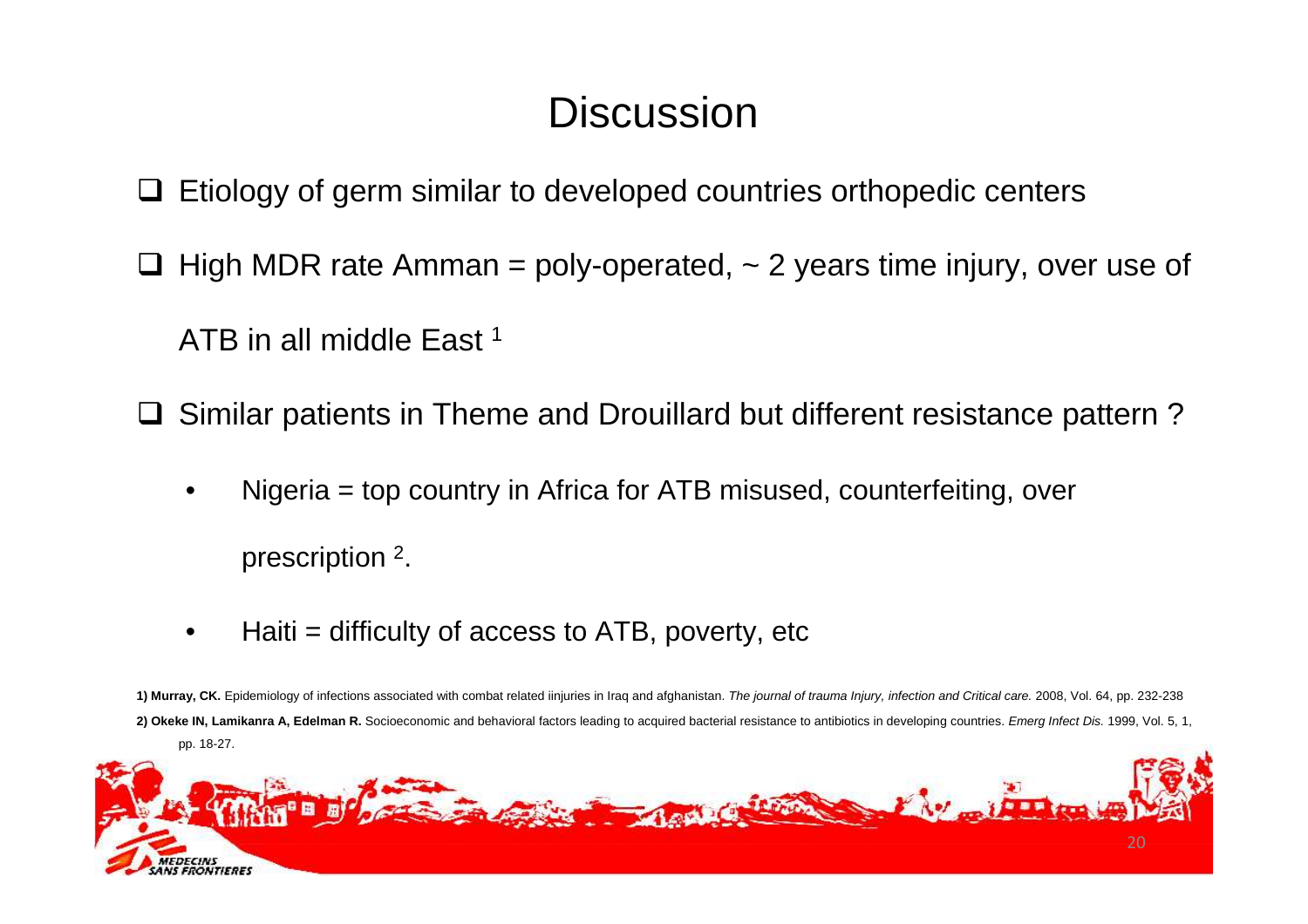# Challenges in the field

### Antibiotic resistant (ABR) bacteria; what are implications?

- – Chronic osteomyelitis cannot be treated empiricall y
	- • With the growth of ABR, deep surgical cultures at the time of debridement is essential to plan definitive antibiotic therapy (up to 12 weeks).
	- • Use of empirical antibiotics perilous due to varied epidemiology of osteomyelitis globally.
- Few antibiotic choices especially for resistant gram-negatives
	- • Patients with COM caused by highly-resistant gut bacteria (E coli, Klebsiella and Enterobacter) or Pseudomonas, generally lack active PO antibiotic options, and required prolonged hospitalization for long-term IV therapy.
	- • Fortunately, for MRSA, often some PO options remain if "community" c-MRSA strains are more prevalent than "hospital" MRSA in a given context
- –Increased cost of treatment

•

- • Late-generation antibiotics are typically far more costly than older agents
	- Ex. For COM, the dose of imipenem 4 grams/day
	- $-$  500 mg vial = 6 euros. For 4 grams/day over 6 week course  $\rightarrow$  2016 euros
	- The cost of prolonged inpatient care is also significant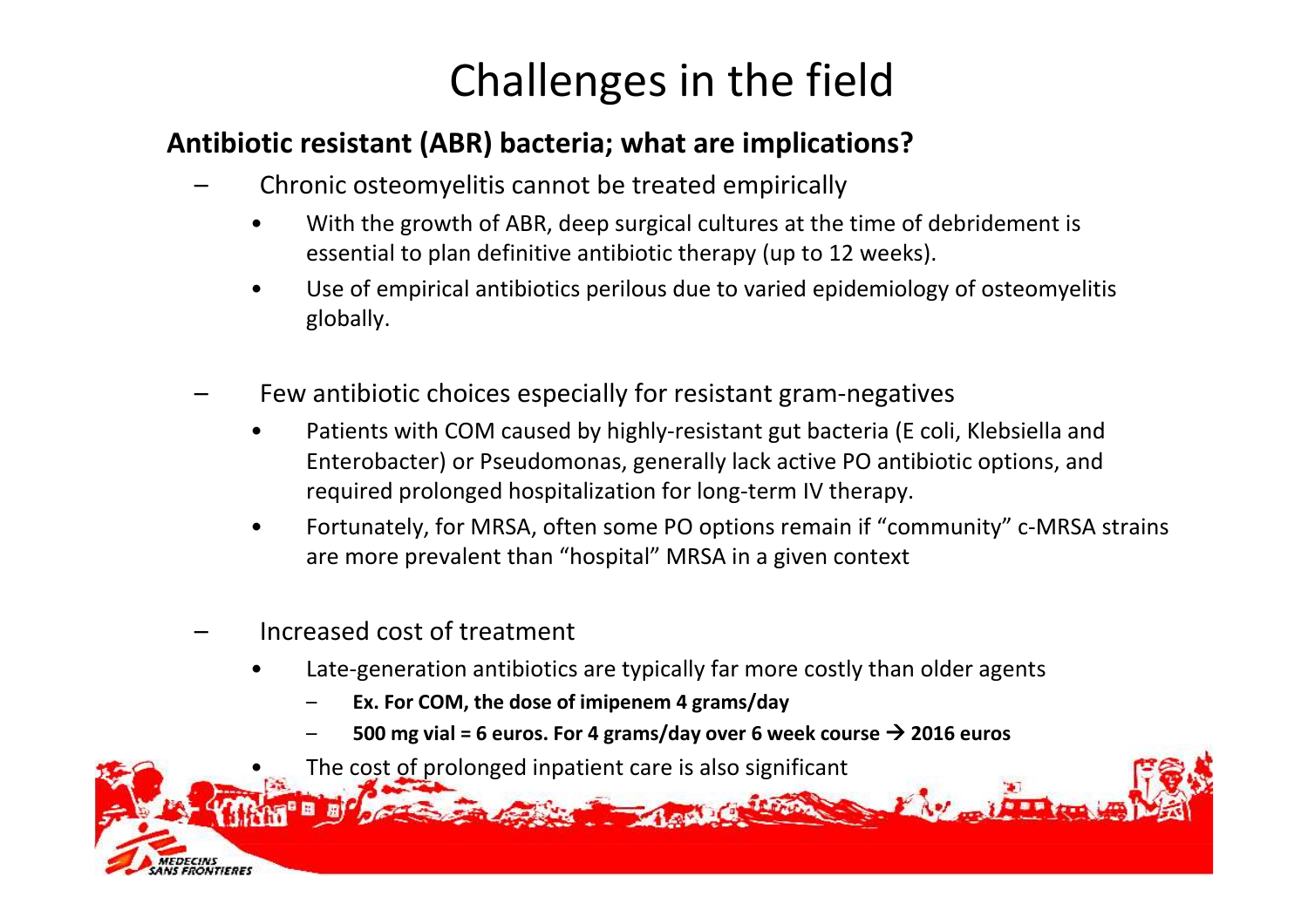## Post-excision management

## Antibiotics

**a.** Route: When active PO options available, equally effective as IV options Llarga and colleagues (Spain, 2009)

> - After radical debridement, randomized (N=90) with Staph. aureus COM to: Cloxacillin IV (2 g every 4 h ) for 6 wks + Cloxacillin PO (500 mg q6h) for 2 wksOR

Rifampicin PO + Cotrimoxazole PO for 8 weeks:

(Typically: TMP-SMX 3 SS tabs q12 + Rifampin 600 mg for 8 wks)

Outcome (at 7 years of follow-up):

No difference in cure rate (both  $\sim$  90% cured) Failures that occurred were associated with internal device retention

- b. Duration: Minimum duration of antibiotics not defined.
	- In patients with complete debridement and no retained internal devices, 6-8 weeks of <u>pathogen-directed</u> antibiotics may be adequate, with 12 weeks the most conservative option

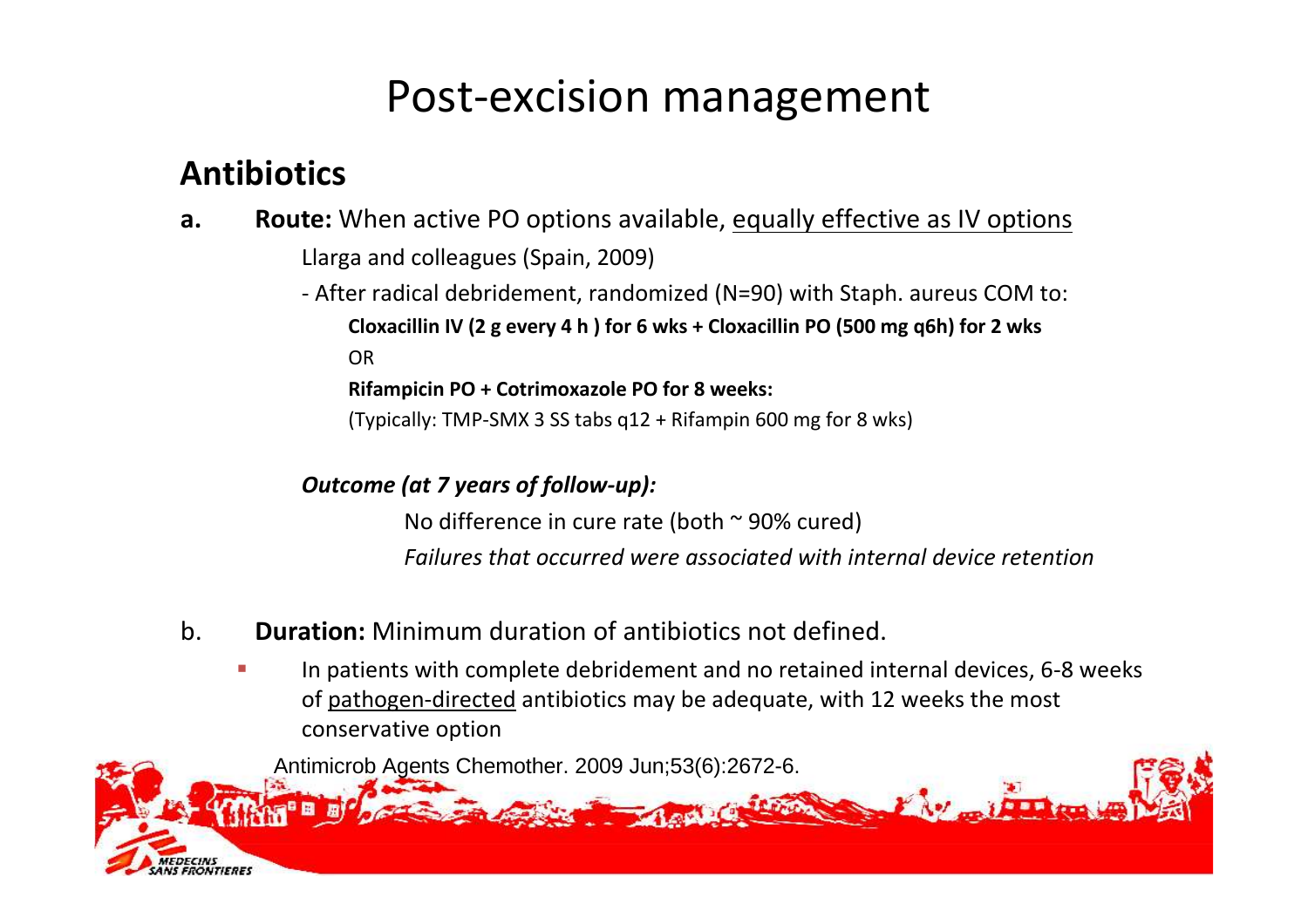## **Patient monitoring in COM**

Twice monthly:

- $\blacksquare$ Review patient for adherence, side effects and treatment response
- $\blacksquare$  Laboratory (if available)
	- Complete blood count
	- Serum creatinine
	- (C-reactive protein)

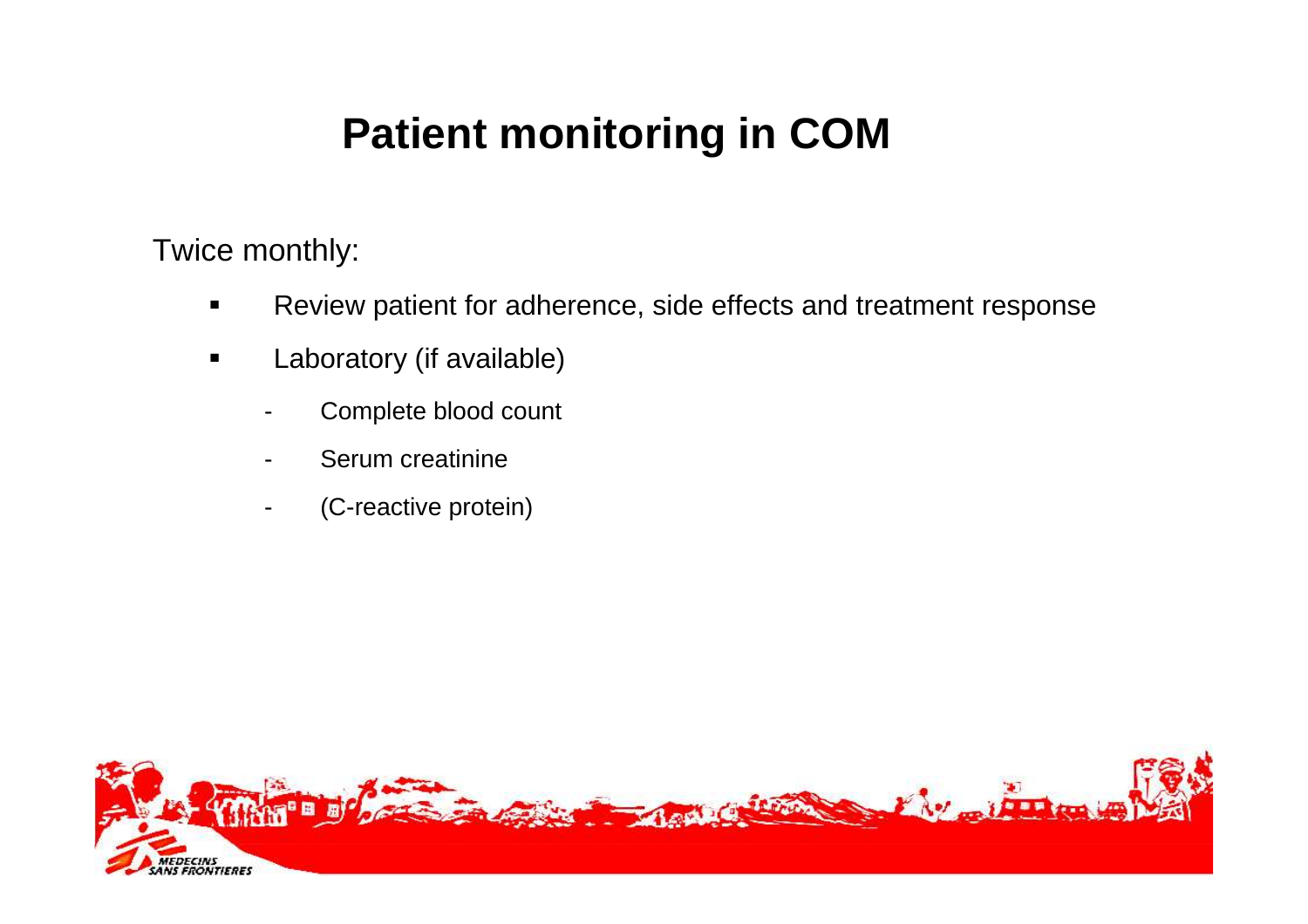## C-reactive protein (CRP)

### What is the role of CRP in chronic post-traumatic osteomyelitis?

CRP is an acute phase protein, elevated in most patients with COM.

- CRP rises after surgery but -- in absence of infection -- falls by POD 4

CRP has been used to monitor patients with osteomyelitis after interventions and has been shown to be predictive of post-operative course for:

- Pediatric hematogenous osteomyelitis
- Acute device-associated osteomyelitis



Serial measurement of CRP can be used to monitor therapy and to guide duration of systemic antibiotic therapy.

CRP is preferred by many experts because it is more specific than ESR (less likely to be elevated from other processes).

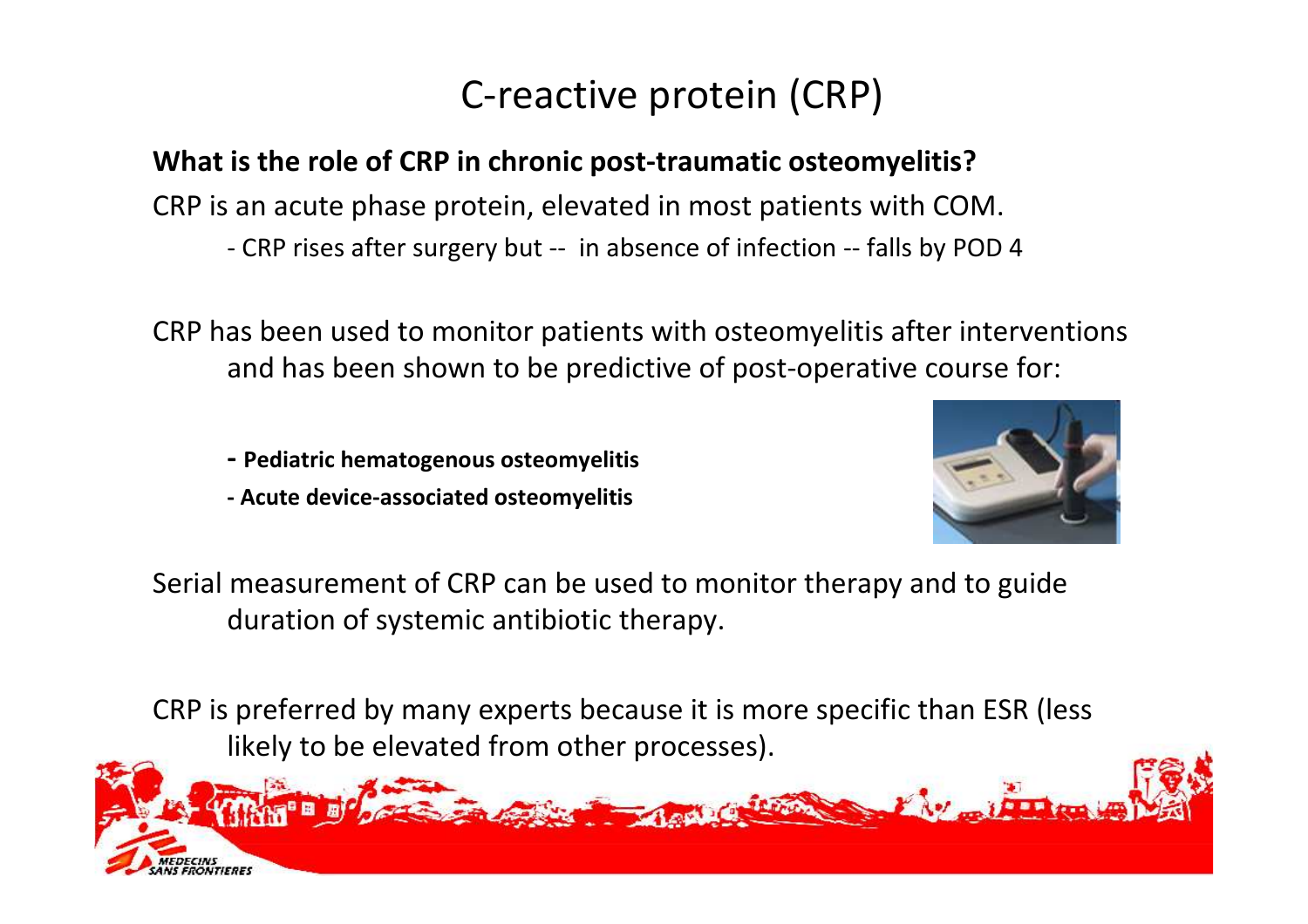# Post-traumatic chronic osteomyelitis: a neglected area of research?

### Research

- Chronic osteomyelitis has not been the subject of sufficient ongoing clinical research.
- Research in osteomyelitis has been hampered by lack of interest among researchers as well as the difficulty in accruing sufficient patients at a single site.
- In the US National Institutes of Health clinical trials database, there is currently only 1 clinical trial addressing osteomyelitis.

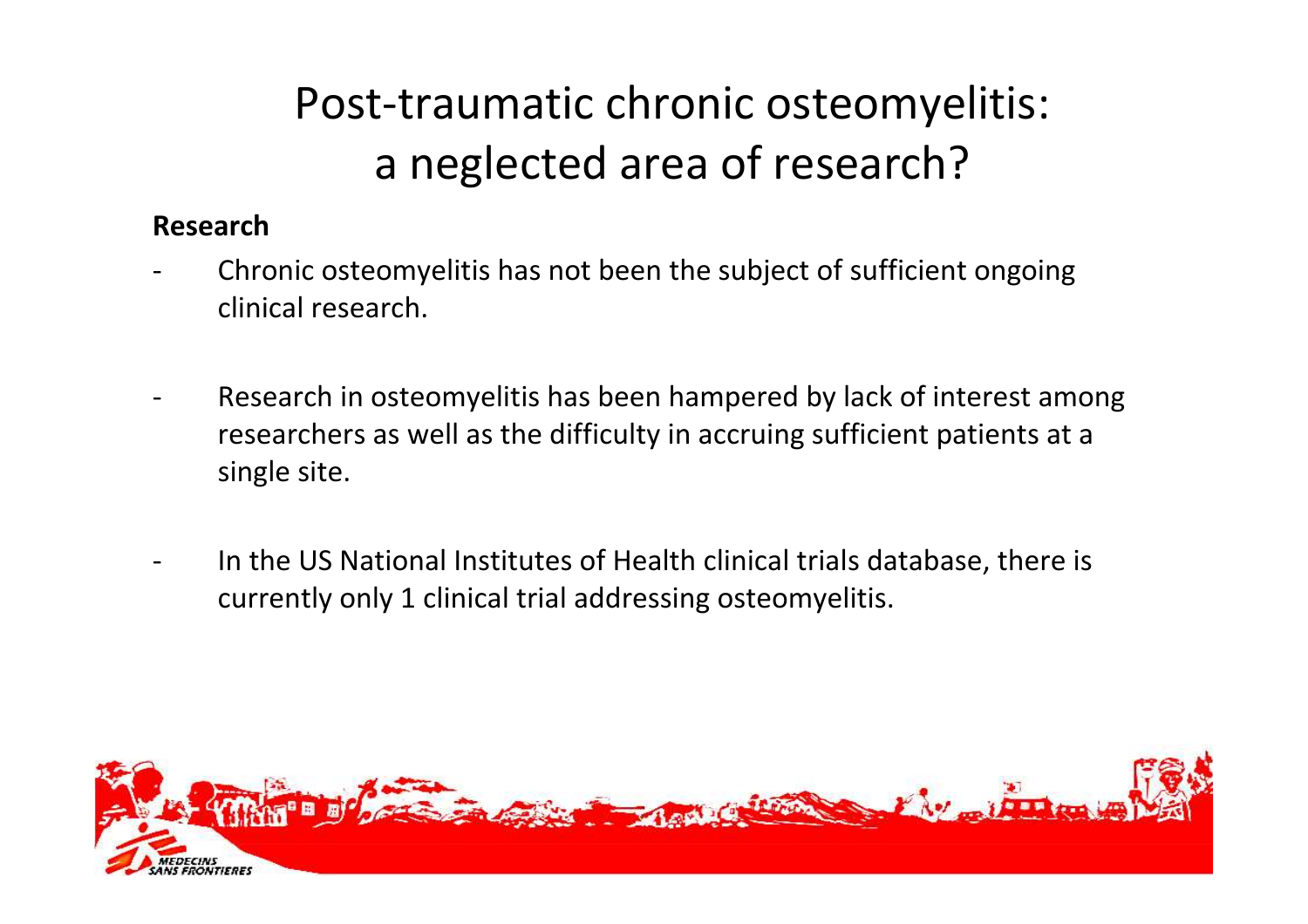# Post-traumatic chronic osteomyelitis: a neglected area of research?

#### Critical questions on the infectious diseases side are unanswered

- What is the ideal duration of antibiotic treatment ?
	- -Should extent of debridement guide duration  $\rightarrow$  margins 5 mm vs 0-5mm?
	- -Standard treatment duration or use CRP (or other marker) to guide?
- Is there a larger role for local delivery systems (antibiotic cement & beads) in chronic osteomyelitis in MSF contexts?
	- -Local delivery can reduce cost and system antibiotic exposure.
	- -What patients are optimal for local delivery systems?
- What are the most appropriate markers of cure? What is the rate of late relapse in our own programs?

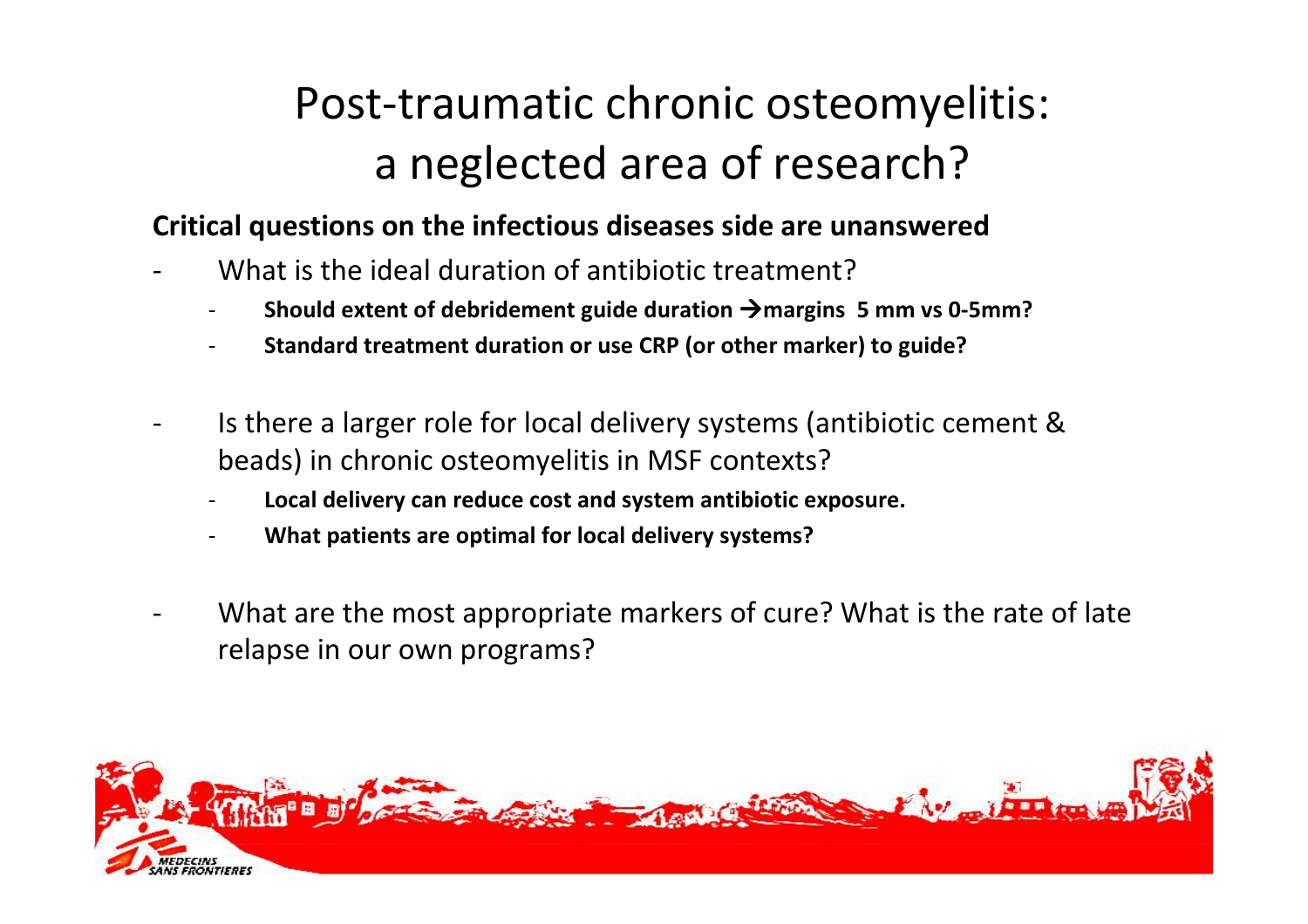# Summary

- • Post-traumatic COM, a growing problem in contexts with high burden of violence and RTA but with poor access to surgery
- • Extent of debridement is critical: antibiotics should never be used as a substitute for adequate surgery
- • Drug-resistance may render chronic post-traumatic COM virtually untreatable in some settings because of lack of access to quality microbiology labs & poor access to active, affordable antibiotics.
	- – Antibiotic therapy to contribute to cure must be based on results of deep surgical culture specimens
	- –PO combinations are effective when active, especially for Staph. aureus
- • As a disabling disease with burden falling largely on poor contexts (and ignored area of research), COM may considered a neglected disease.

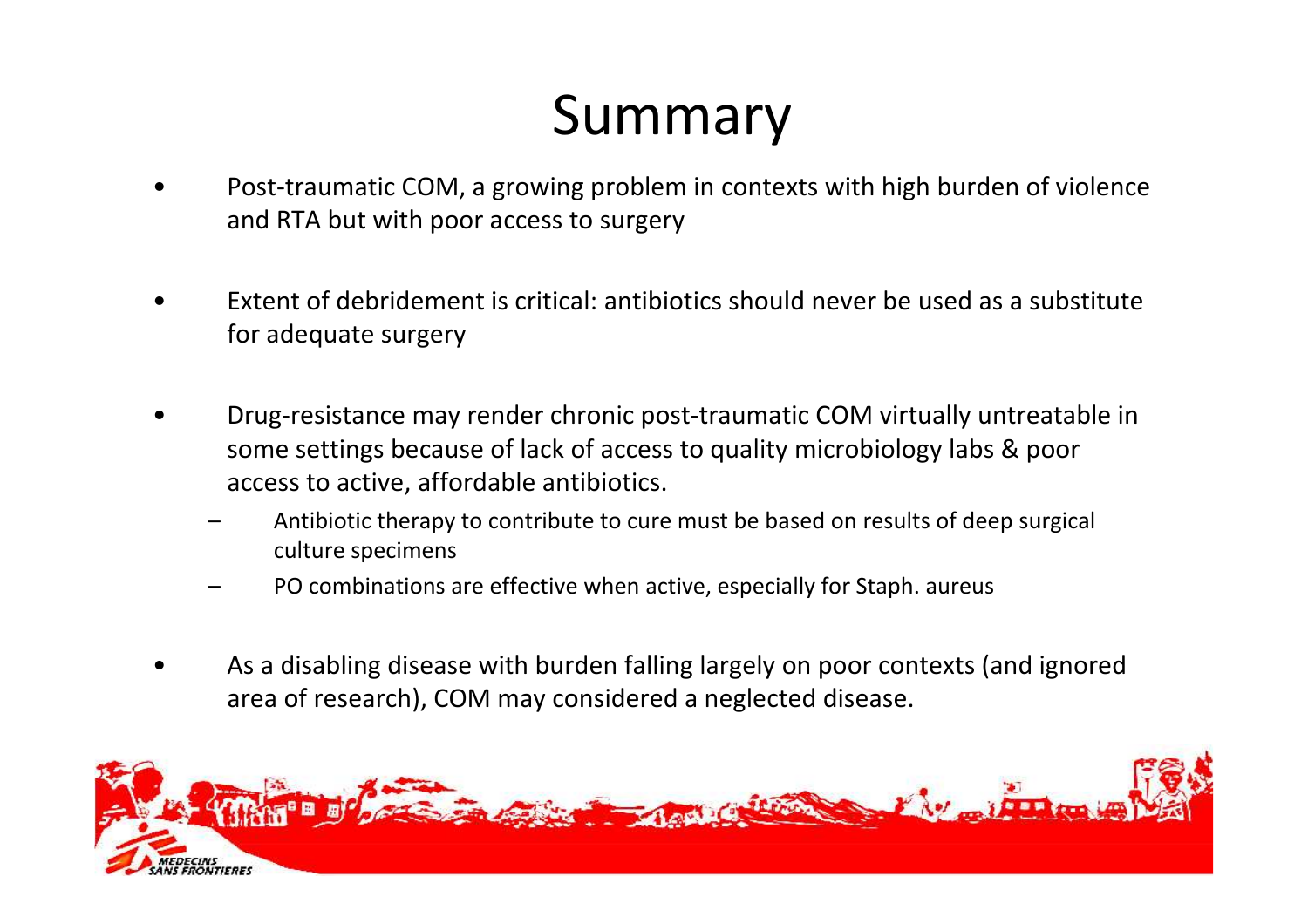# MerciThank you